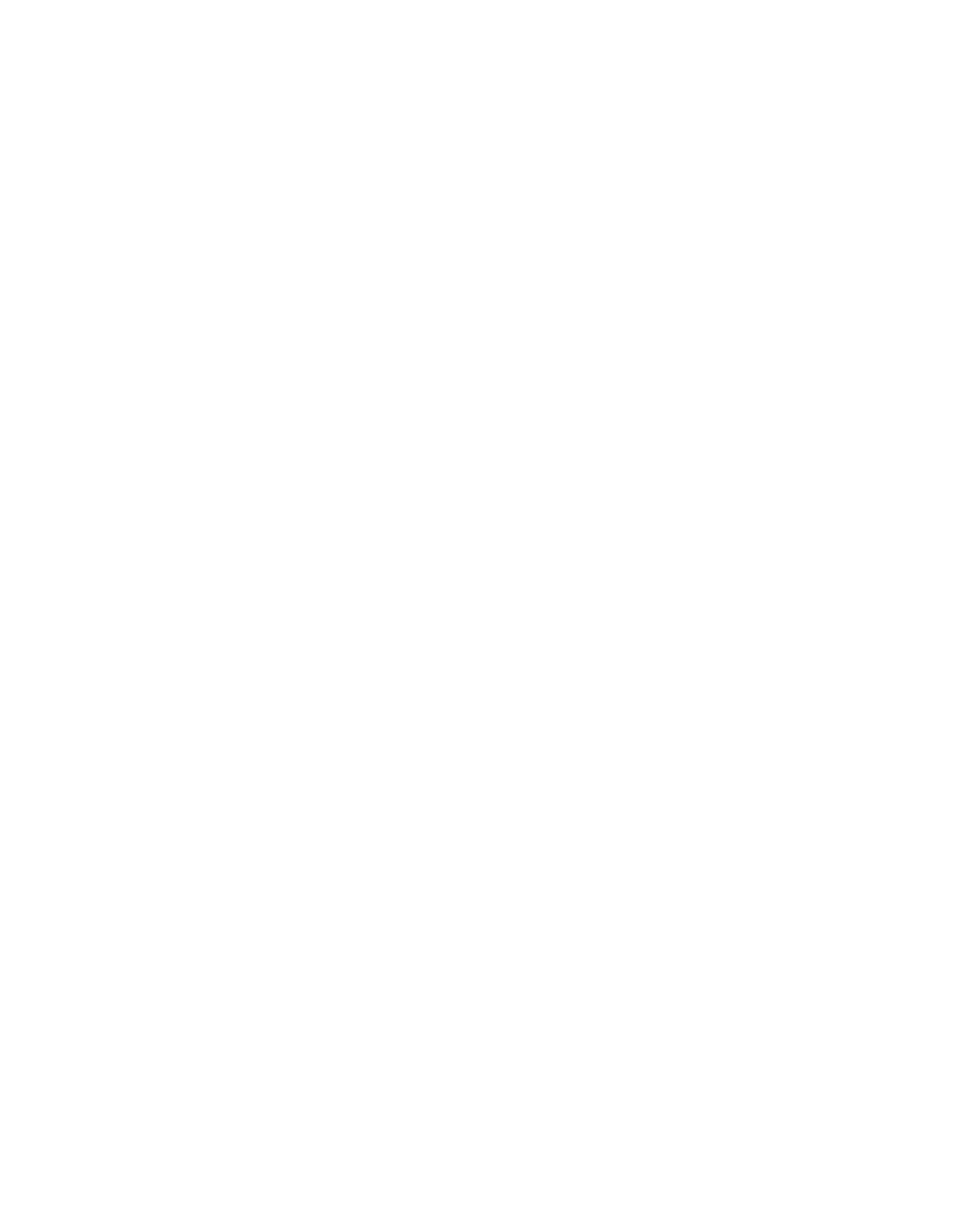## **Table of Content**

| 1.  |           |  |
|-----|-----------|--|
|     |           |  |
| 2.  |           |  |
|     | А.        |  |
|     | <b>B.</b> |  |
|     | $C_{1}$   |  |
| 3.  |           |  |
|     | Α.        |  |
|     | B.        |  |
|     | C.        |  |
|     | D.        |  |
|     | Ε.        |  |
|     | F.        |  |
|     | G.        |  |
|     | Η.        |  |
| 4.  |           |  |
| 5.  |           |  |
|     | А.        |  |
|     | В.        |  |
|     | C.        |  |
|     | D.        |  |
|     | Ε.        |  |
|     | F.        |  |
|     | G.<br>Η.  |  |
|     | I.        |  |
|     | J.        |  |
|     | Κ.        |  |
| 6.  |           |  |
|     | Α.        |  |
|     | Β.        |  |
|     | C.        |  |
|     | D.        |  |
|     | Ε.        |  |
|     | F.        |  |
|     | G.        |  |
|     | Η.        |  |
|     | Ι.        |  |
|     | J.        |  |
|     | Κ.        |  |
|     | L.        |  |
|     | М.        |  |
|     | N.        |  |
|     | Ω.        |  |
| 7.  |           |  |
| 8.  |           |  |
| 9.  |           |  |
| 10. |           |  |
| 11. |           |  |
|     |           |  |
|     |           |  |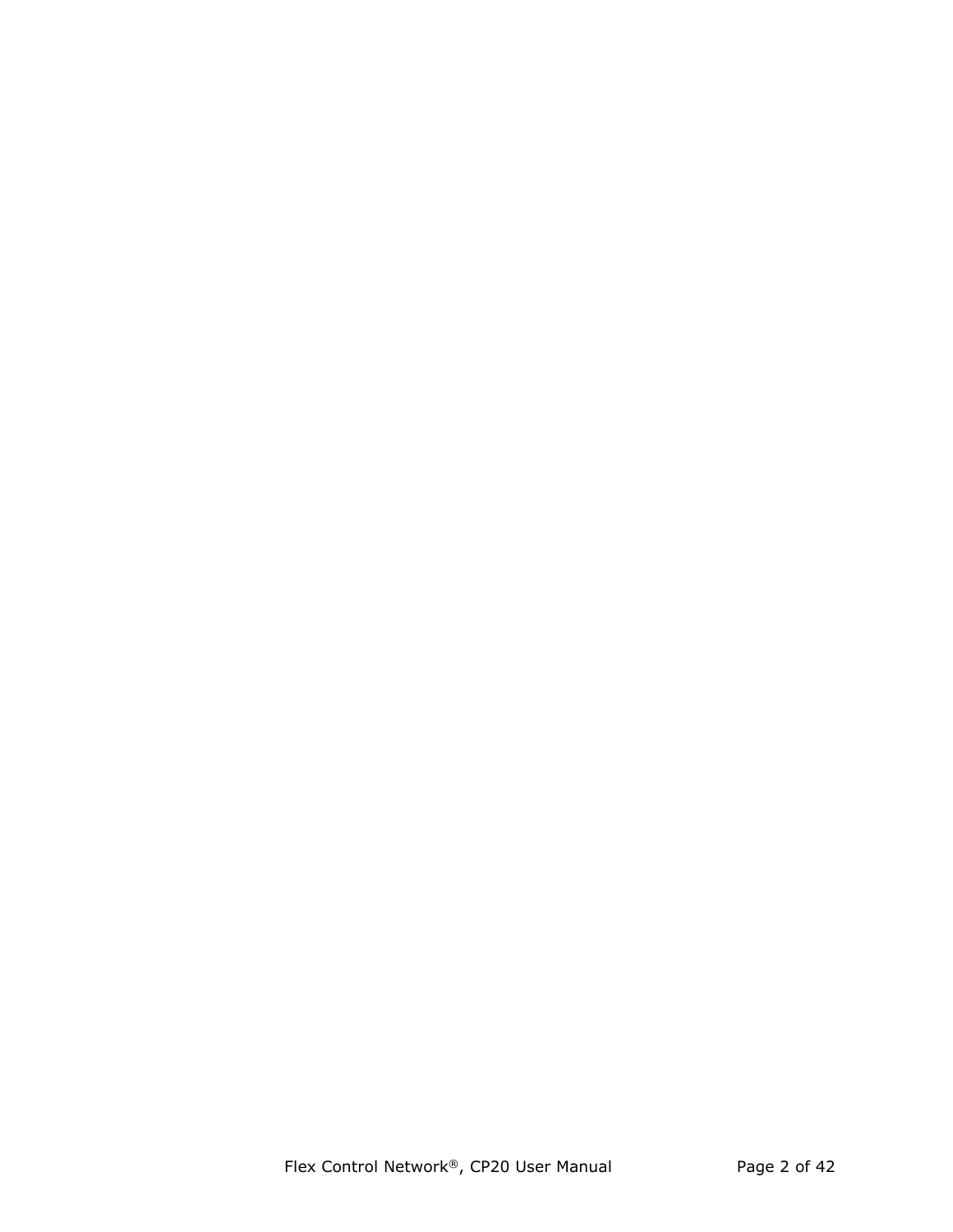### **Revision History**

020107 1.00 Original document. 020507 1.01 Minor corrections. 091207 1.02 Added new features (channel view, gang function). 091907 1.03 Minor corrections. 072709 1.04 Minor corrections. 081309 1.05 Added IP Configuration. 102510 1.06 Added Shotbox

Document name............................................................... CP20\_User\_Manual.doc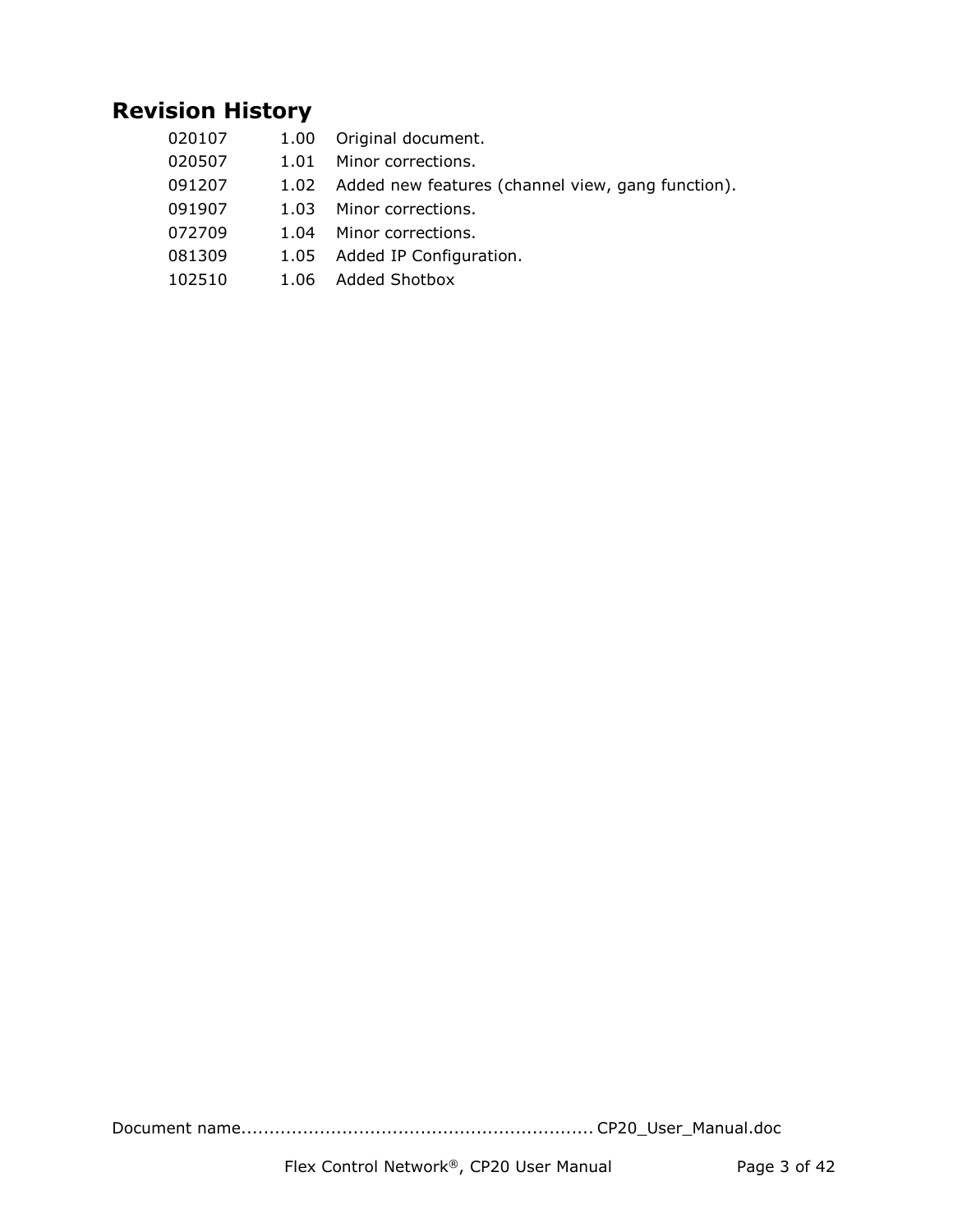## **1. Installation**

#### CAUTION

Do NOT apply AC voltage to the power supply, before connecting the power supply to CP20 CONTROL PANEL. Component damage may occur.

- 1) Connect a Cat 5 cable to CP20 CONTROL PANEL connector labeled "E-NET #1". Connect other end of the Cat 5 cable to customer supplied Ethernet hub.
- 2) Connect power supply DB9 female connector to the CP20 CONTROL PANEL connector labeled "POWER".
- 3) Connect female side of AC power cable to the supplied power supply.
- 4) Connect male side of AC power cable to 100 240VAC.
- 5) Push the CONTROL PANEL power switch, located on rear panel, to ON position. "O" on the power switch is the OFF position.
- 6) When power up and system initialization completes, the front panel display will show Model Number and Software Version. Allow 25 seconds for power up and system initialization to complete.
- 7) OPTIONAL: Connect PC Keyboard to CP20 CONTROL PANEL connector labeled "Keyboard"
- 8) OPTIONAL: Connect ST420 Shotbox to CP20 CONTROL PANEL connector labeled "RS-232 Port" using the supplied RS232 cable. Use the top connector.

#### CAUTION

Do NOT apply AC voltage to power supply, then hot plug the power supply to the CP20 CONTROL PANEL. Component damage may occur.

#### **Connection Diagram**

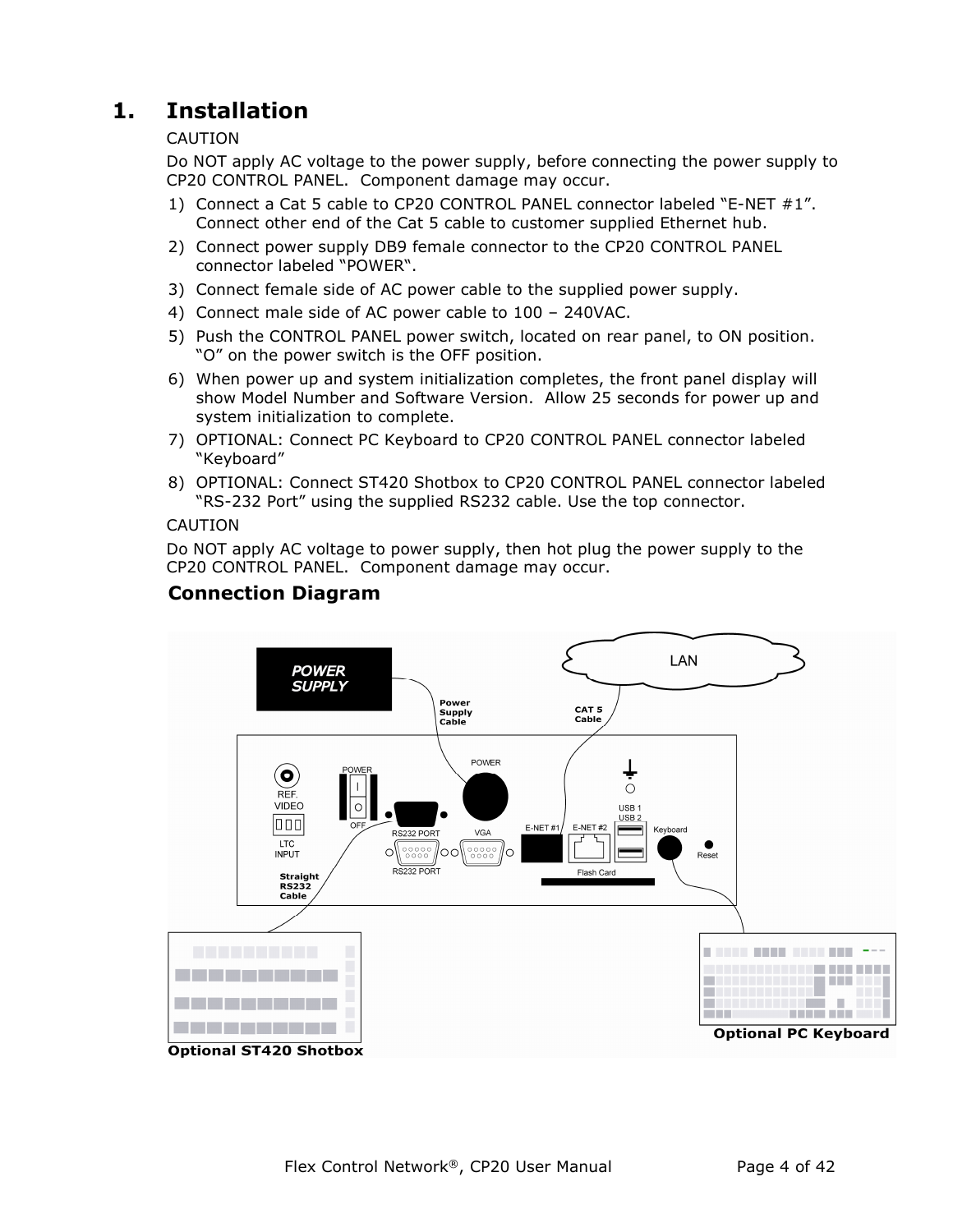## **2. IP Configuration**

IP Configuration is required after initial installation.

#### **A. IP Address Setup**

- 1) On the CP20 front panel, press **[Menu]** to enter the setup menu.
- 2) Using the shuttle wheel, scroll to the left until the "Current IP Address" screen is displayed. Display will show current IP address.
- 3) Press *{New IP}* to edit the current IP address.
- 4) Using the numeric keypad, enter the desired IP address for the CP20.
- 5) Press *{SAVE}* to save new IP address. Confirmation will be requested before saving changes. Press *{YES}* to save the changes, or *{NO}* to discard them.

OR

Press *{CANCEL}* to exit without saving.

NOTE- New IP Address will take effect on next power up.

#### **B. Subnet Mask Setup**

- 1) On the CP20 front panel, press **[Menu]** to enter the setup menu.
- 2) Using the shuttle wheel, scroll to the left until the "Current Subnet Mask" screen is displayed. Display will show current subnet mask.
- 3) Press *{New Subnet Mask}* to edit the current IP address.
- 4) Using the numeric keypad, enter the desired subnet mask for the CP20.
- 5) Press *{SAVE}* to save new subnet mask. Confirmation will be requested before saving changes. Press *{YES}* to save the changes, or *{NO}* to discard them.

OR

Press *{CANCEL}* to exit without saving.

NOTE- New Subnet Mask will take effect on next power up.

#### **C. Gateway Address Setup**

- 1) On the CP20 front panel, press **[Menu]** to enter the setup menu.
- 2) Using the shuttle wheel, scroll to the left until the "Current Gateway" screen is displayed. Display will show current gateway.
- 3) Press *{New Gateway}* to edit the current IP address.
- 4) Using the numeric keypad, enter the desired gateway for the CP20.
- 5) Press *{SAVE}* to save new gateway. Confirmation will be requested before saving changes. Press *{YES}* to save the changes, or *{NO}* to discard them.

OR

Press *{CANCEL}* to exit without saving.

NOTE- New Gateway Address will take effect on next power up.

Flex Control Network®, CP20 User Manual Page 5 of 42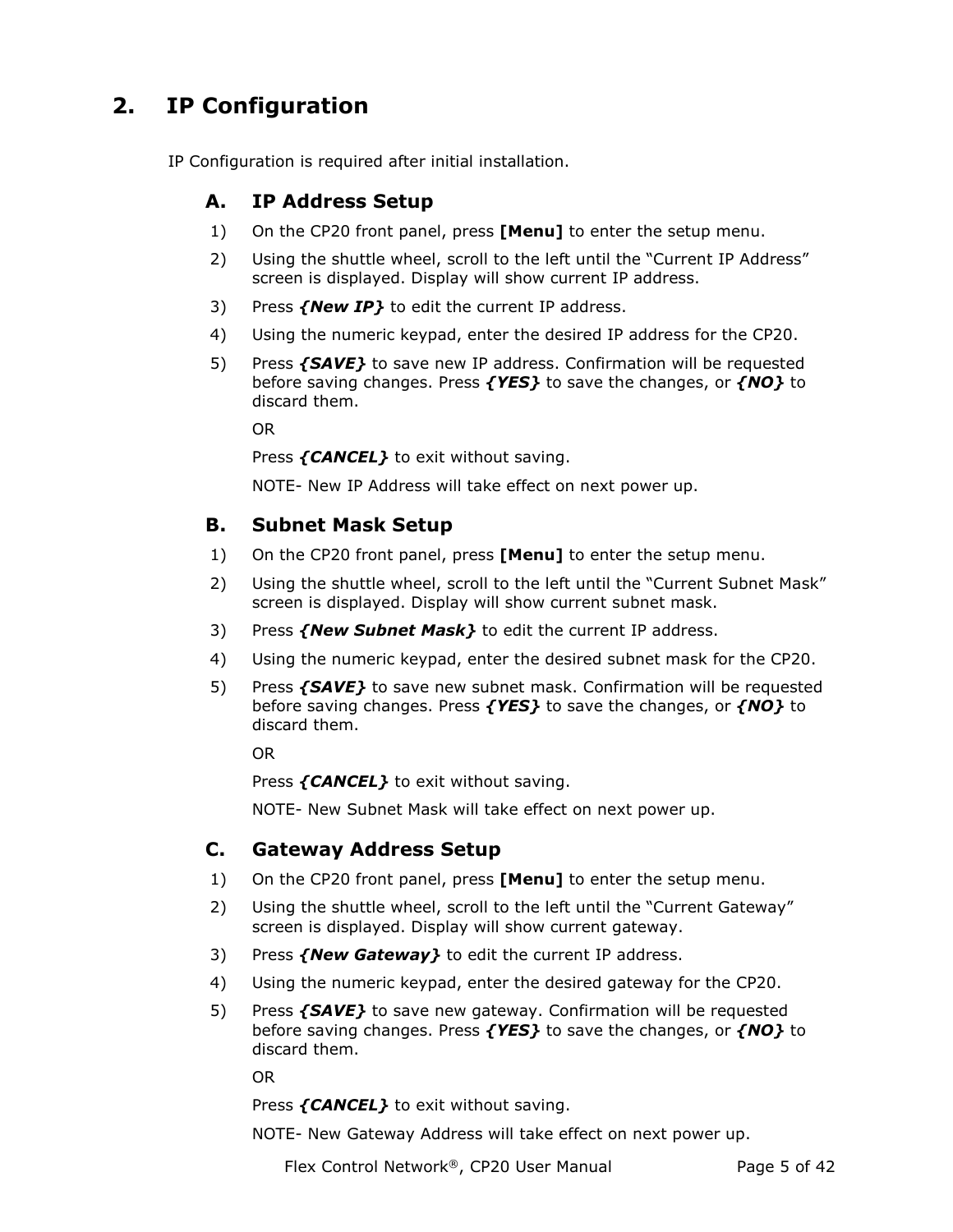## **3. Initial Setup**

Setup is required after installation. This step may be performed at any other time, as required.

Setup is performed using a computer running an off-the-shelf web browser such as "Microsoft Internet Explorer" or "Netscape". Connect the CAT5 cable from the computer to the same Ethernet hub that the CP20 is connected to.

After launching the web browser, enter the IP address of the CP20 to be setup. The Home Page will be displayed.

| CONTROLS                                                 | <b>Flex Control Network ™</b> |                                           | Model NO: CP20<br>Software Ver: 4.0B6<br><b>Serial Ports: 0</b> | Serial NO: 500420<br>Label: CP20<br>GPI/GPO: 0/0 | Logout |
|----------------------------------------------------------|-------------------------------|-------------------------------------------|-----------------------------------------------------------------|--------------------------------------------------|--------|
|                                                          | <b>Channel Assignment</b>     |                                           |                                                                 | System                                           |        |
| IP Configuration<br>IP Address<br>Subnet Mask<br>Gateway |                               | 192.168.10.54<br>255.255.255.0<br>0.0.0.0 |                                                                 |                                                  |        |
| goahead<br>WEBSERVER                                     | s<br>RTC/MLTnet               |                                           |                                                                 |                                                  |        |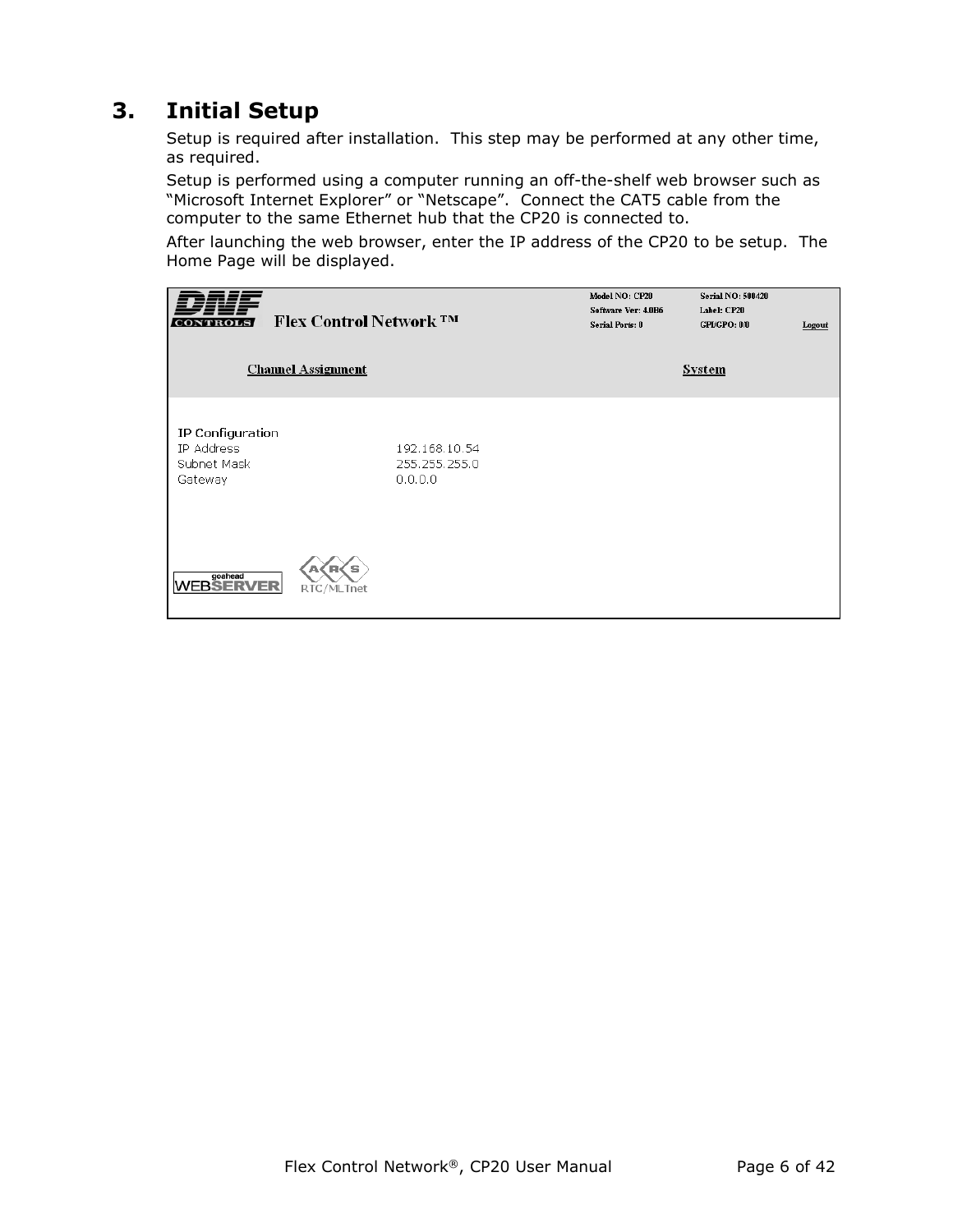#### **A. Set Password**

The default password, when shipped from the factory, is "controls", all lower case. The password is used to access all configuration screens.

Using the web browser-

- 1) From the Home Page, click on the "System" link. The System page will be displayed.
- 2) Click on "Set Password". The Set Password page will be displayed.

| <b>Flex Control Network ™</b><br><b>Channel Assignment</b>                                                                                                                                                                | Model NO: CP20<br>Software Ver: 3.1B3<br><b>Serial Ports: 0</b> | <b>Serial NO: 500373</b><br>Label: CP20-10.90<br>GPUGPO: 0.0<br>System | Logout |
|---------------------------------------------------------------------------------------------------------------------------------------------------------------------------------------------------------------------------|-----------------------------------------------------------------|------------------------------------------------------------------------|--------|
| <b>Set Password</b><br>• Password must be between 5 & 10 characters.<br>• Password may only contain characters A-Z and 0 - 9.<br>• Password cannot contain special characters or spaces.<br>• Password is case-sensitive. |                                                                 |                                                                        |        |
| Old Password:<br>New Password:<br>Verify New Password:<br>Save<br>Cancel                                                                                                                                                  |                                                                 |                                                                        |        |

- 3) In the "Old password" entry box, enter the current password. Note- When shipped from the factory, the default password is "controls", all lower case.
- 4) Enter the new password in the "New Password" entry box.
- 5) Enter the new password in the "Verify New Password" entry box.
- 6) Click on "Save" to save the new password.

OR

Click on "Cancel" to exit without changing the password.

Note- If the "New Password" entry and the "Verify New Password" entry do not match, an error will be displayed.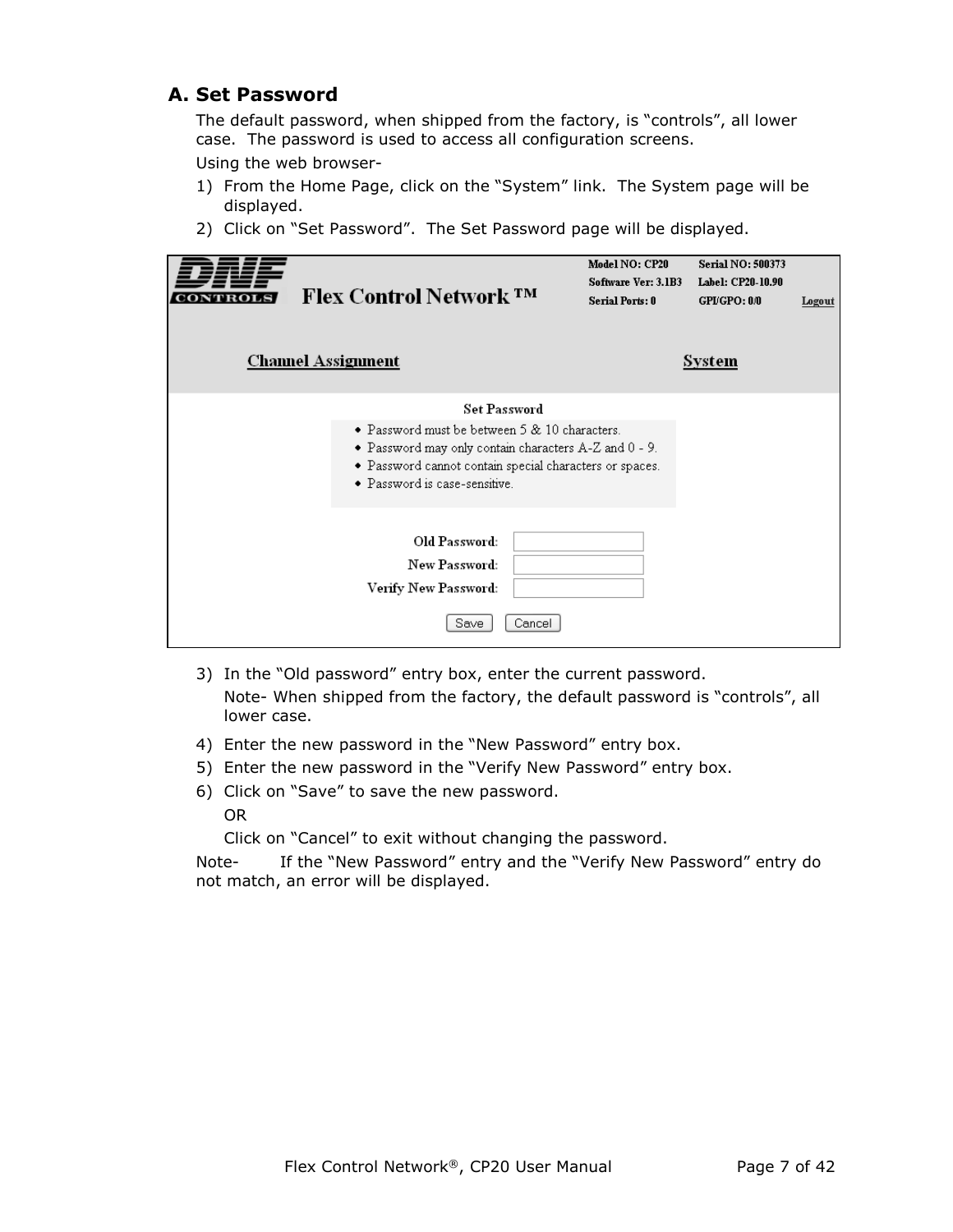#### **B. Set System Time**

The system time is only used for error and event time stamping. Using the web browser-

- 1) From the Home Page, click on the "System" link. The System page will be displayed.
- 2) Click on "Set System Time". The Set System Time page will be displayed.

| <b>Channel Assignment</b> | <b>Flex Control Network ™</b> |                                           | Model NO: CP20<br>Software Ver: 3.1B3<br><b>Serial Ports: 0</b> | <b>Serial NO: 500373</b><br>Label: CP20-10.90<br>GPI/GPO: 0/0<br><b>System</b> | Logout |
|---------------------------|-------------------------------|-------------------------------------------|-----------------------------------------------------------------|--------------------------------------------------------------------------------|--------|
|                           |                               | Set System Time                           |                                                                 |                                                                                |        |
|                           |                               | Current Time: February / 2 / 2007 16:34:9 |                                                                 |                                                                                |        |
|                           | Year<br>2007 $\vee$           | Month<br>$\checkmark$<br>February         | Day<br>2<br>$\checkmark$                                        |                                                                                |        |
|                           | Hour<br>$16 \times$           | Min.<br>$34 \times$                       | Sec.<br>9.<br>$\checkmark$                                      |                                                                                |        |
|                           |                               | Cancel<br>Save                            |                                                                 |                                                                                |        |

- 3) Using the drop down menus, set the current date and time.
- 4) Click on "Save" to save the entered date and time. OR

Click on "Cancel" to exit without saving.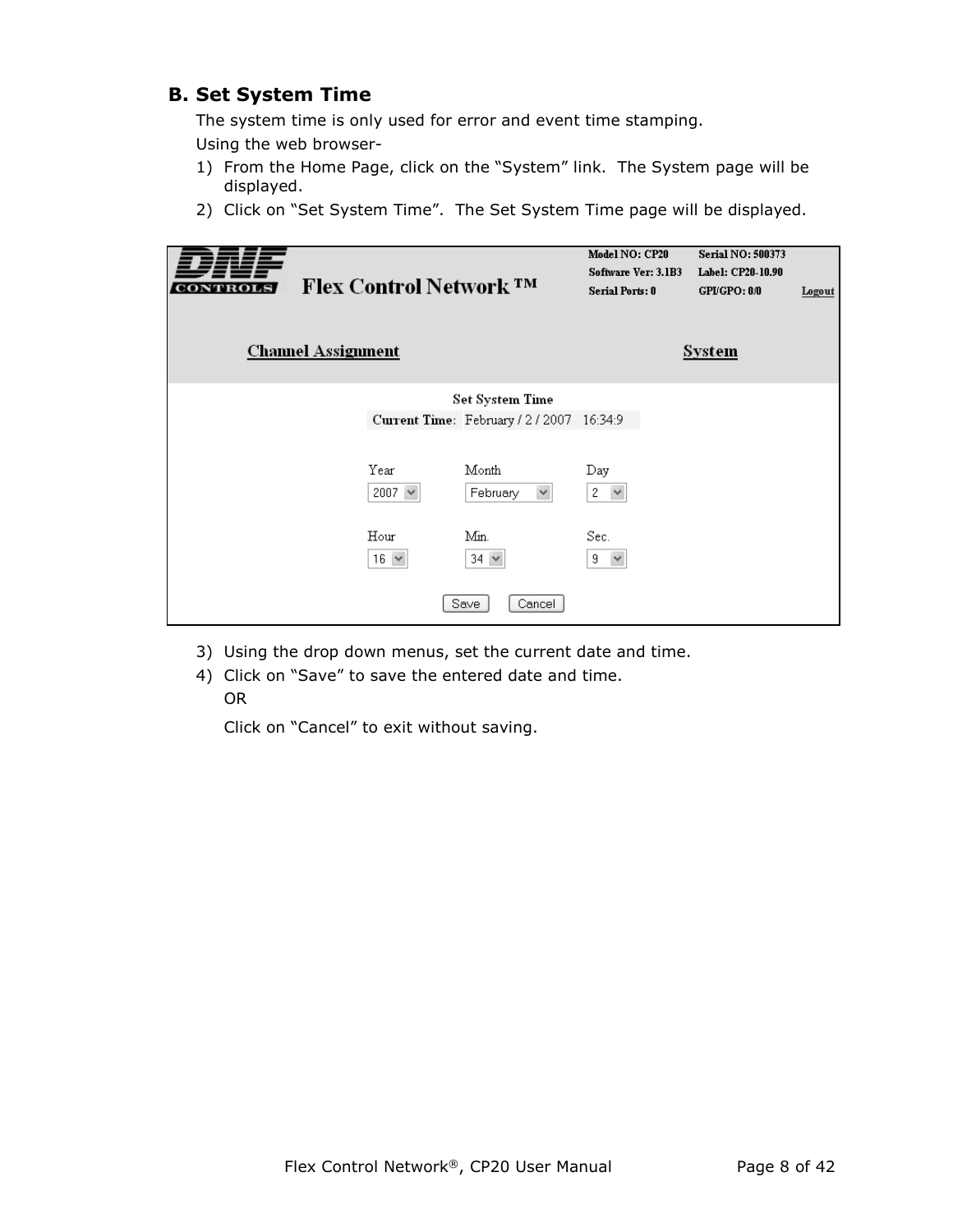#### **C. Set System Label**

The System Label is used to uniquely identify a CP20. This name is associated with the IP address.

Using the web browser-

- 1) From the Home Page, click on the "System" link. The System page will be displayed.
- 2) Click on "Set System Label". The Set System Label page will be displayed.

| <b>Flex Control Network TM</b><br><b>Channel Assignment</b>                                               |                                    | Model NO: CP20<br>Software Ver: 3.1B3<br><b>Serial Ports: 0</b> | <b>Serial NO: 500373</b><br>Label: CP20-10.90<br>GPLGPO: 0.0<br><b>System</b> | Logout |
|-----------------------------------------------------------------------------------------------------------|------------------------------------|-----------------------------------------------------------------|-------------------------------------------------------------------------------|--------|
| • Label may contain any alpha, numeric, or special characters.<br>• Max length of label is 16 characters. | Set System Label                   |                                                                 |                                                                               |        |
| System label:<br>New System Label:<br>Save                                                                | CP20-10.90<br>CP20-10.90<br>Cancel |                                                                 |                                                                               |        |

- 3) Enter any name made up of letters, numbers, or special characters, up to 16 characters.
- 4) Click on "Save" to save the entered name. OR

Click on "Cancel" to exiting without changing the System Label.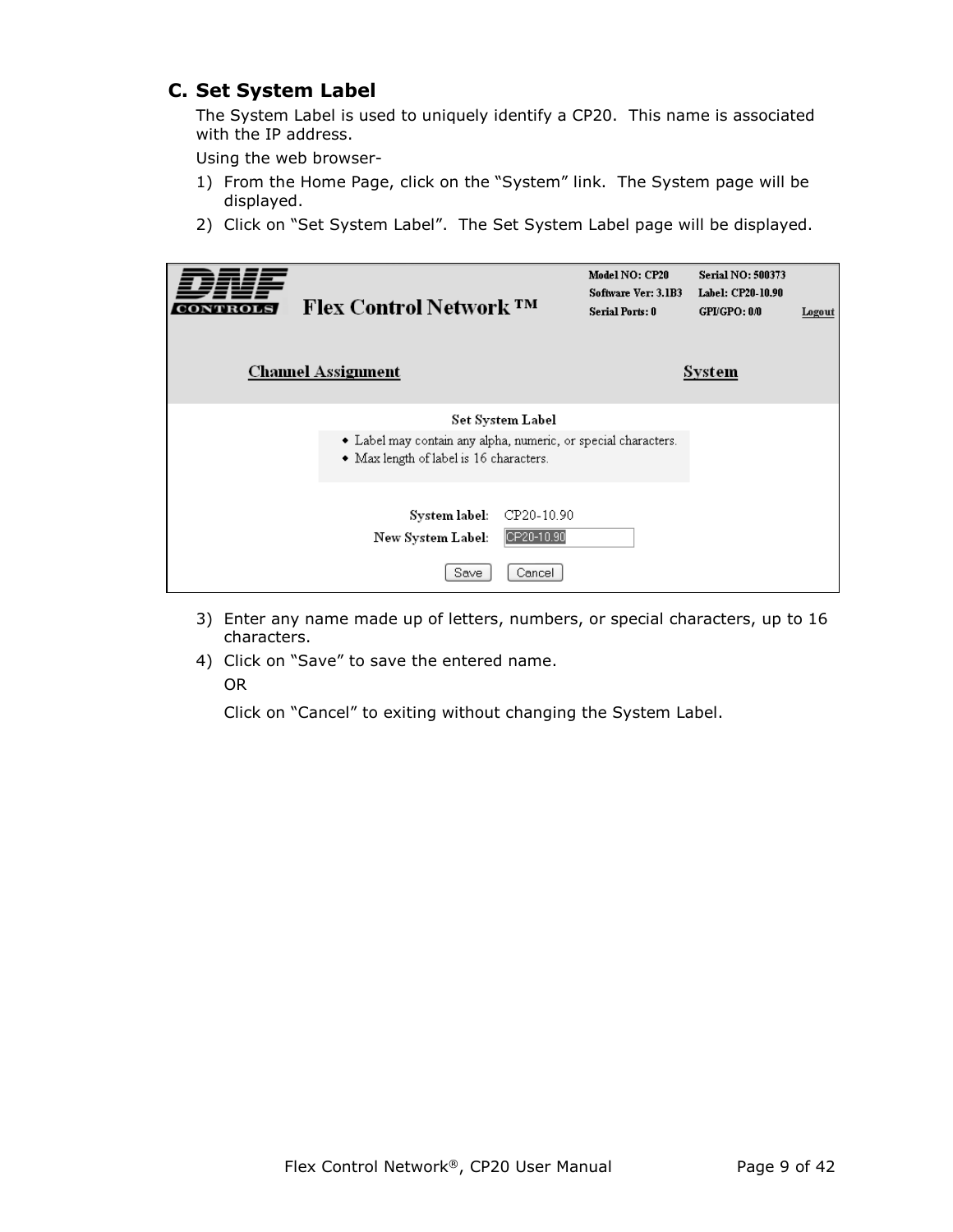#### **D. Set DNF Port Number**

The DNF Port Number is only changed from it default value (50000) when required to pass through customer firewalls. Please consult your IT department for a port number value. This setting must match the Port Number setting on all Flex Control Network units that this product will connect to.

Using the web browser-

- 1) From the Home Page, click on the "System" link. The System page will be displayed.
- 2) Click on "Set DNF Port Number". The Set DNF Port Number page will be

| <b>Flex Control Network TM</b><br><b>Channel Assignment</b> |                                                                                                                                                                                            | Model NO: CP20<br>Software Ver: 3.1B3<br><b>Serial Ports: 0</b> | Serial NO: 500373<br>Label: CP20-10.90<br>GPUGPO: 0/0<br>System | Logout |
|-------------------------------------------------------------|--------------------------------------------------------------------------------------------------------------------------------------------------------------------------------------------|-----------------------------------------------------------------|-----------------------------------------------------------------|--------|
| • Default value is 50000.                                   | <b>Set DNF Port Number</b><br>• This port is used for communicating to other DNF systems.<br>$\bullet$ Illegal values are 0 and 0xfffffffff.<br>• Reboot is required after Save operation. |                                                                 |                                                                 |        |
| <b>DNF Port Number:</b>                                     | 50000                                                                                                                                                                                      | Save                                                            | <b>Back</b>                                                     |        |

displayed.

- 3) Enter a valid number corresponding to the current system.
- 4) Click on "Save" to save the entered DNF port number. OR

Click on "Back" to exit without saving.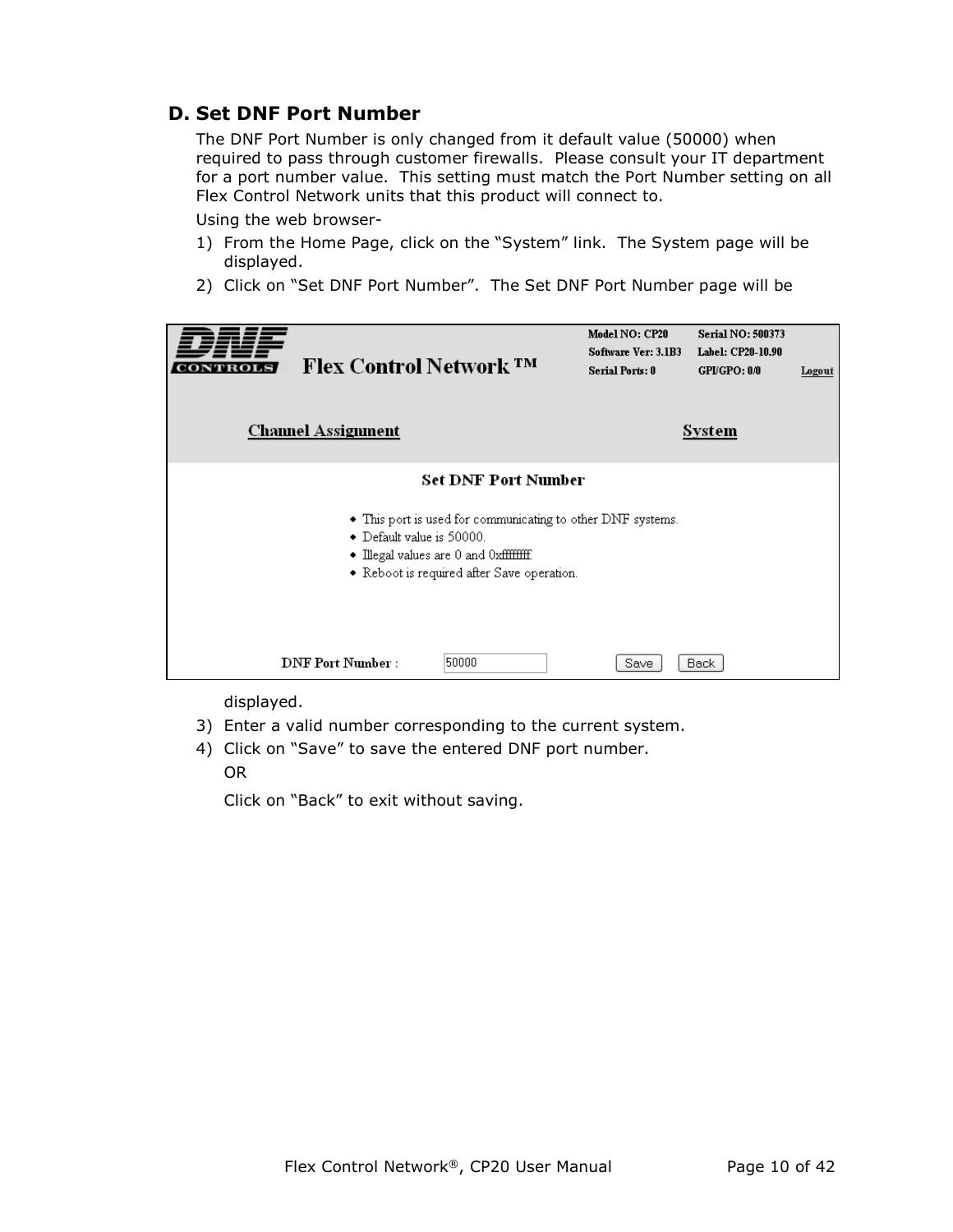#### **E. Set Ethernet Speed**

The default password, when shipped from the factory, is "controls", all lower case. The password is used to access all configuration screens.

Using the web browser-

- 1) From the Home Page, click on the "System" link. The System page will be displayed.
- 2) Click on "System Maintenance" Link, the System Maintenance page will be displayed.
- 3) Click on "Set Ethernet Speed" Link, the Ethernet Speed Setting page will be

| <b>Flex Control Network TM</b><br><b>Channel Assignment</b>                                               | Model NO: CP20<br>Software Ver: 4.0B6<br><b>Serial Ports: 0</b> | <b>Serial NO: 500420</b><br>Label: CP20<br>GPUGPO: 0/0<br><b>System</b> | Logout |
|-----------------------------------------------------------------------------------------------------------|-----------------------------------------------------------------|-------------------------------------------------------------------------|--------|
| Ethernet Speed Settings<br>Current Speed: 100Mbps<br>Current Duplex Mode: full<br>Current Link Status: Up |                                                                 |                                                                         |        |
| © Auto Negotiate Speed and Duplex Mode<br>O10Mbps/Full duplex<br>Back<br>Apply                            | ○10Mbps/Half duplex                                             |                                                                         |        |

displayed.

4) Click on the Radio button to select the Ethernet speed, and then click on the Apply button.

OR

Click on the Back button to exit without making any changes.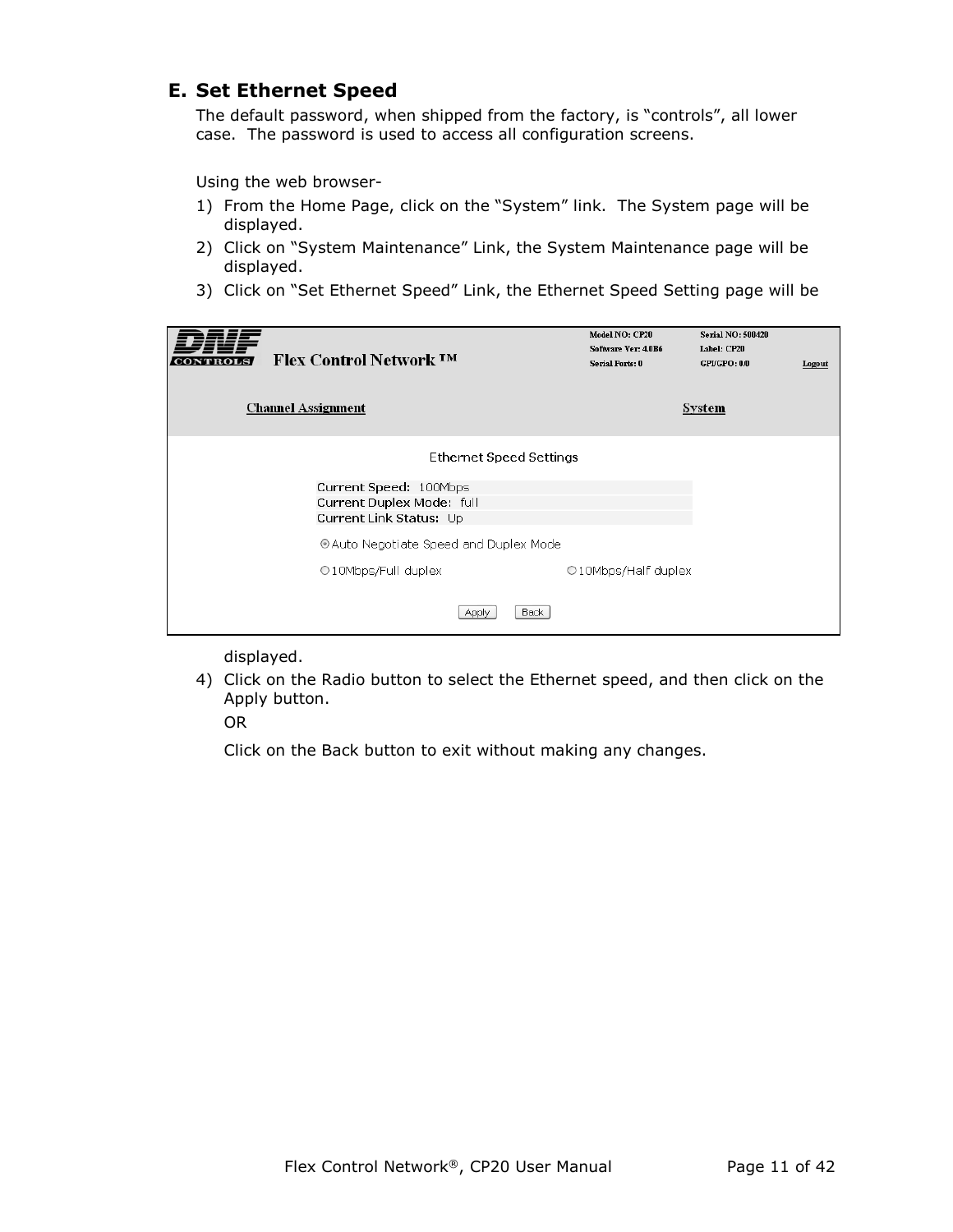#### **F. Channel Assignment**

The Channel Assignment Table Setup is performed using a computer running an off-the-shelf web browser such as "Microsoft Internet Explorer" or "Netscape". Connect the CAT5 cable from the computer to the same Ethernet hub that the CONTROL PANEL is connected to.

After launching the web browser, enter the IP address of the CP20 to be setup. The Home Page will be displayed.

1) Click on the "Channel Assignment" link at the top of the page. The Channel Assignment Table will be displayed.

| <b>CONTROLS</b>                                                  | <b>Flex Control Network TM</b> |                   |                         | Model NO: CP20<br>Software Ver: 4.0B6<br><b>Serial Ports: 0</b> | <b>Serial NO: 500420</b><br>Label: CP20<br>GPI/GPO: 0/0 | Logout |
|------------------------------------------------------------------|--------------------------------|-------------------|-------------------------|-----------------------------------------------------------------|---------------------------------------------------------|--------|
| <b>Channel Assignment</b><br>System                              |                                |                   |                         |                                                                 |                                                         |        |
| Channel Assignment Table                                         |                                |                   |                         | ٨                                                               |                                                         |        |
| Local<br>Channel                                                 | Remote<br><b>TP</b>            | Remote<br>channel | Control<br>Function     | Connection<br><b>Status</b>                                     | Registration<br><b>Status</b>                           |        |
| $\mathbf{1}$                                                     | 192.168.10.239                 | $\mathbf{1}$      | Basic Control           | Connected                                                       | Registered                                              |        |
| $\overline{2}$                                                   | 192.168.10.239                 | 2                 | <b>Basic Control</b>    | Connected                                                       | Registered                                              |        |
| 3                                                                | 192.168.10.239                 | 3                 | <b>Basic Control</b>    | Connected                                                       | Registered                                              |        |
| 4                                                                | 192.168.10.239                 | $\overline{a}$    | <b>Basic Control</b>    | Connected                                                       | Registered                                              |        |
| 5                                                                | 192.168.10.232                 | $\mathbf{1}$      | Basic Control           | Connected                                                       | Registered                                              |        |
| б                                                                | 192.168.10.232                 | 2                 | Basic Control           | Connected                                                       | Registered                                              |        |
| 7                                                                | 192.168.10.233                 | $\mathbf{1}$      | Basic Control           | Connected                                                       | Registered                                              |        |
| 8                                                                | 192.168.10.233                 | $\overline{2}$    | <b>Basic Control</b>    | Connected                                                       | Registered                                              |        |
| 9                                                                | 0.0.0.0                        | $\mathbf{1}$      | Basic Control           | N/A                                                             | N/A                                                     |        |
| 10                                                               | 0.0.0.0                        | $\mathbf{1}$      | Basic Control           | N/A                                                             | N/A                                                     |        |
| 11                                                               | 0.0.0.0                        | $\mathbf{1}$      | Basic Control           | N/A                                                             | N/A                                                     |        |
| 12                                                               | 0.0.0.0                        | $\mathbf{1}$      | Basic Control           | N/A                                                             | N/A                                                     |        |
| 13                                                               | 0.0.0.0                        | $\mathbf{1}$      | Basic Control           | N/A                                                             | N/A                                                     |        |
| 14                                                               | 0.0.0.0                        | $\mathbf{1}$      | <b>Basic Control</b>    | N/A                                                             | N/A                                                     |        |
| 15                                                               | 0.0.0.0                        | $\mathbf{1}$      | Basic Control           | N/A                                                             | N/A                                                     |        |
| 16                                                               | 0.0.0.0                        | $\mathbf{1}$      | <b>Basic Control</b>    | N/A                                                             | N/A                                                     |        |
| 17                                                               | 0.0.0.0                        | $\mathbf{1}$      | Basic Control           | N/A                                                             | N/A                                                     |        |
| 18                                                               | 0.0.0.0                        | $\mathbf{1}$      | Basic Control           | N/A                                                             | N/A                                                     |        |
| 19                                                               | 0.0.0.0                        | $\mathbf{1}$      | Basic Control           | N/A                                                             | N/A                                                     |        |
| 20                                                               | 0.0.0.0                        | $\mathbf{1}$      | Basic Control           | N/A                                                             | N/A                                                     |        |
| 21                                                               | 0.0.0.0                        | $\mathbf{1}$      | Basic Control           | N/A                                                             | N/A                                                     |        |
| 22                                                               | 0.0.0.0                        | $\mathbf{1}$      | <b>Basic Control</b>    | N/A                                                             | N/A                                                     |        |
| 23                                                               | 0.0.0.0                        | $\mathbf{1}$      | Basic Control           | N/A                                                             | N/A                                                     |        |
| 24                                                               | 0.0.0.0                        | $\mathbf{1}$      | <b>Basic Control</b>    | N/A                                                             | N/A                                                     |        |
| PBIO                                                             | 0.0.0.0                        | $\overline{4}$    | PBUS control            | N/A                                                             | N/A                                                     |        |
| CUE<br>SERVER 1                                                  | 192.168.10.230                 | N/A               | <b>Cue Point Server</b> | Connected                                                       | Registered                                              |        |
| <b>CUE</b><br>SERVER <sub>2</sub>                                | 0.0.0.0                        | N/A               | Cue Point Server        | N/A                                                             | N/A                                                     |        |
| Edit / Backup / Restore Channel Assignment Table<br>$\checkmark$ |                                |                   |                         |                                                                 |                                                         |        |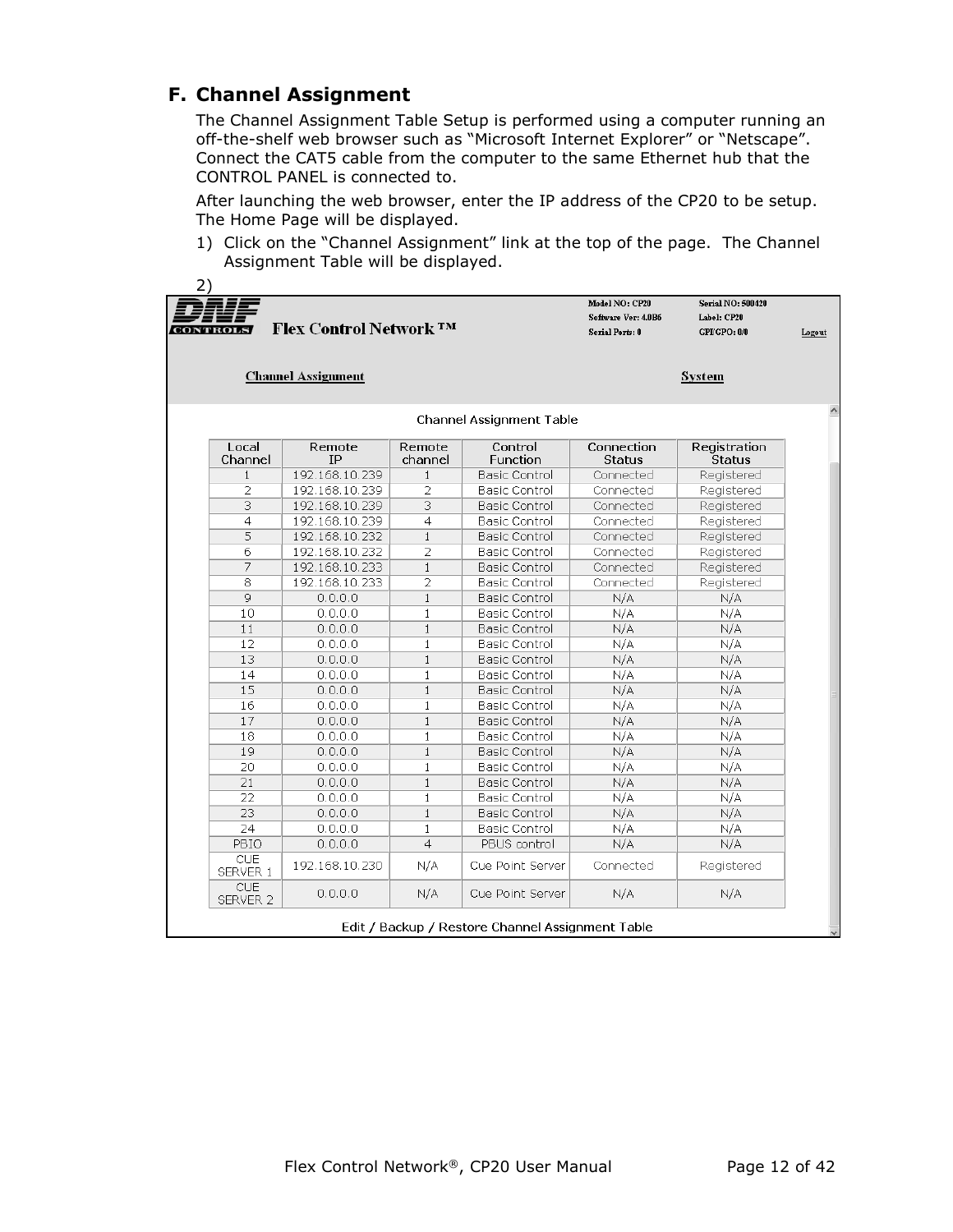- 3) Click on the "Edit Channel Assignment Table" link at the bottom of the page. The Edit Channel Assignment Table will be displayed.
- 4) Click in the Remote IP address field and enter the IP address of the DC20

| CONTROLS | <b>Channel Assignment</b> | <b>Flex Control Network ™</b>             | Model NO: CP20<br>Software Ver: 3.1B3<br><b>Serial Ports: 0</b> | <b>Serial NO: 500373</b><br>Label: CP20-10.90<br>GPI/GPO: 0/0<br><b>System</b> | Logout |
|----------|---------------------------|-------------------------------------------|-----------------------------------------------------------------|--------------------------------------------------------------------------------|--------|
|          | Local Channel             | Channel Assignment Table<br>$Remote$ $IP$ |                                                                 | Remote channel                                                                 |        |
|          | 1                         | 192.168.10.91                             |                                                                 | 1<br>$\checkmark$                                                              |        |
|          | 2                         | 192.168.10.91                             |                                                                 | $2 \vee$                                                                       |        |
|          | 3                         | 192.168.10.91                             |                                                                 | $3 \vee$                                                                       |        |
|          | 4                         | 192.168.10.91                             |                                                                 | $4 \vee$                                                                       |        |
|          | 5                         | 0.0.0.0                                   |                                                                 | $\checkmark$<br>1                                                              |        |
|          | 6                         | 0.0.0.0                                   |                                                                 | $\checkmark$<br>1                                                              |        |
|          | 7                         | 0.0.0.0                                   |                                                                 | $\checkmark$<br>1                                                              |        |
|          | 8                         | 0.0.0.0                                   |                                                                 | $\checkmark$<br>$\mathbf{1}$                                                   |        |
|          |                           | Back<br>Save                              |                                                                 |                                                                                |        |

device controller. Click on the arrow of the dropdown box and select the remote channel to be connected.

- 5) Repeat the previous step for each VTR channel.
- 6) At the bottom of the table enter the IP address for the primary and backup CUE SERVER (DC20).
- 7) If used, in the PBIO field, enter the IP address of the DC20 to which the production switcher is attached.
- 8) Click on "Save" to save the entered data. OR

Click on "Back" to exit without saving.

#### **G. Additional Setups**

No additional setups are required in "System Maintenance" for normal operation.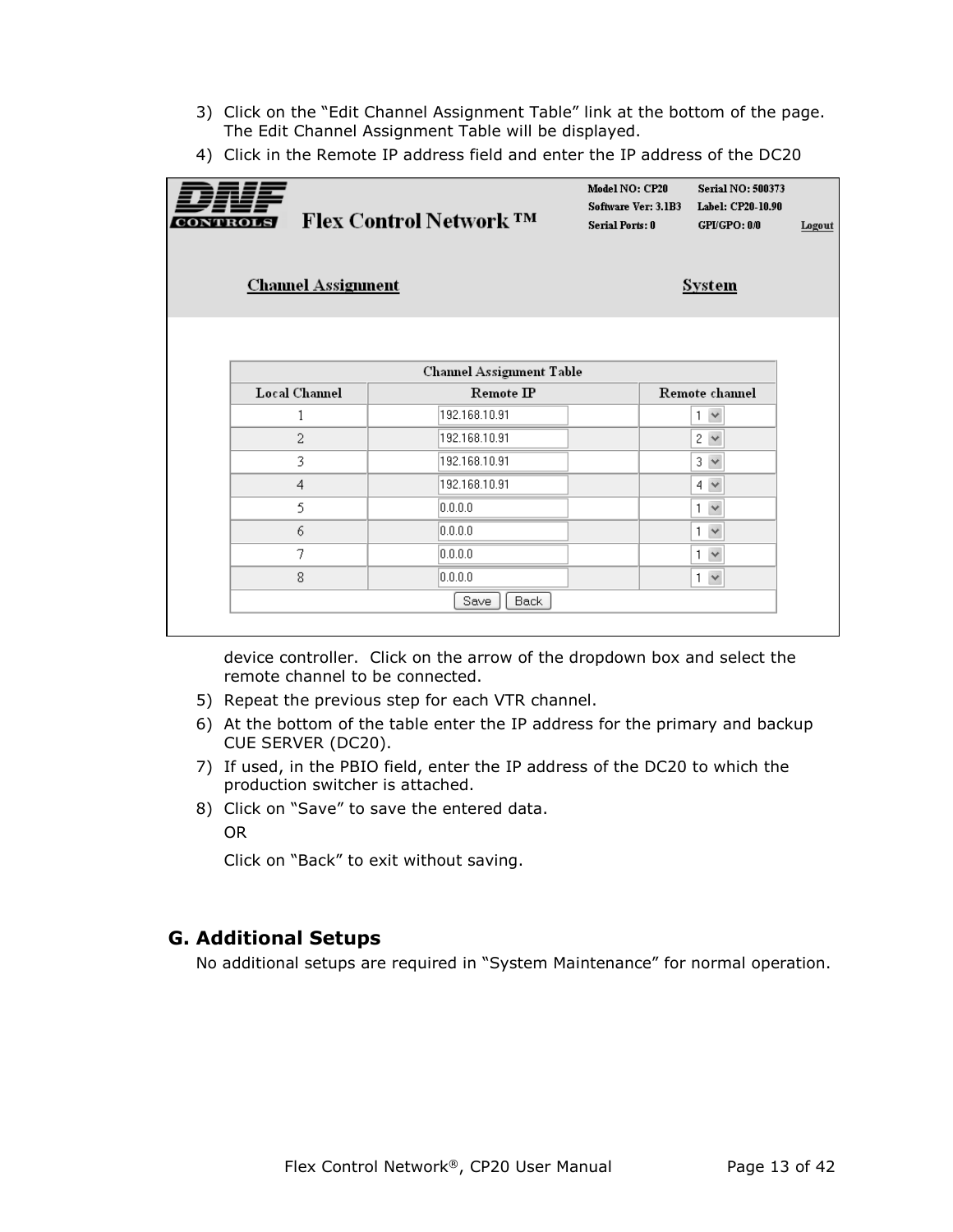#### **H. System maintenance**

#### **View event logs**

The default password, when shipped from the factory, is "controls", all lower case. The password is used to access all configuration screens.

Using the web browser-

- 1) From the Home Page, click on the "System" link. The System page will be displayed.
- 2) Click on "System Maintenance" Link, the System Maintenance page will be displayed.

| CONTROI | <b>Flex Control Network ™</b> |                                                                | Model NO: CP20<br>Software Ver: 4.0B6<br><b>Serial Ports: 0</b> | Serial NO: 500420<br>Label: CP20<br>GPI/GPO: 0/0 | Logout |
|---------|-------------------------------|----------------------------------------------------------------|-----------------------------------------------------------------|--------------------------------------------------|--------|
|         | <b>Channel Assignment</b>     |                                                                |                                                                 | <b>System</b>                                    |        |
|         |                               | <b>System Maintenance</b>                                      |                                                                 |                                                  |        |
|         |                               | • View Event Logs                                              |                                                                 |                                                  |        |
|         |                               | • View As-Run Logs                                             |                                                                 |                                                  |        |
|         |                               | • View System Logs<br>• View Debug Logs                        |                                                                 |                                                  |        |
|         |                               | • System Snapshot                                              |                                                                 |                                                  |        |
|         |                               | • Configure Trace<br>• View Trace File<br>• Set Ethernet Speed |                                                                 |                                                  |        |
|         |                               | <b>Back</b>                                                    |                                                                 |                                                  |        |

3) Click on "View Event Logs" Link, the Event Logs File List page will be displayed.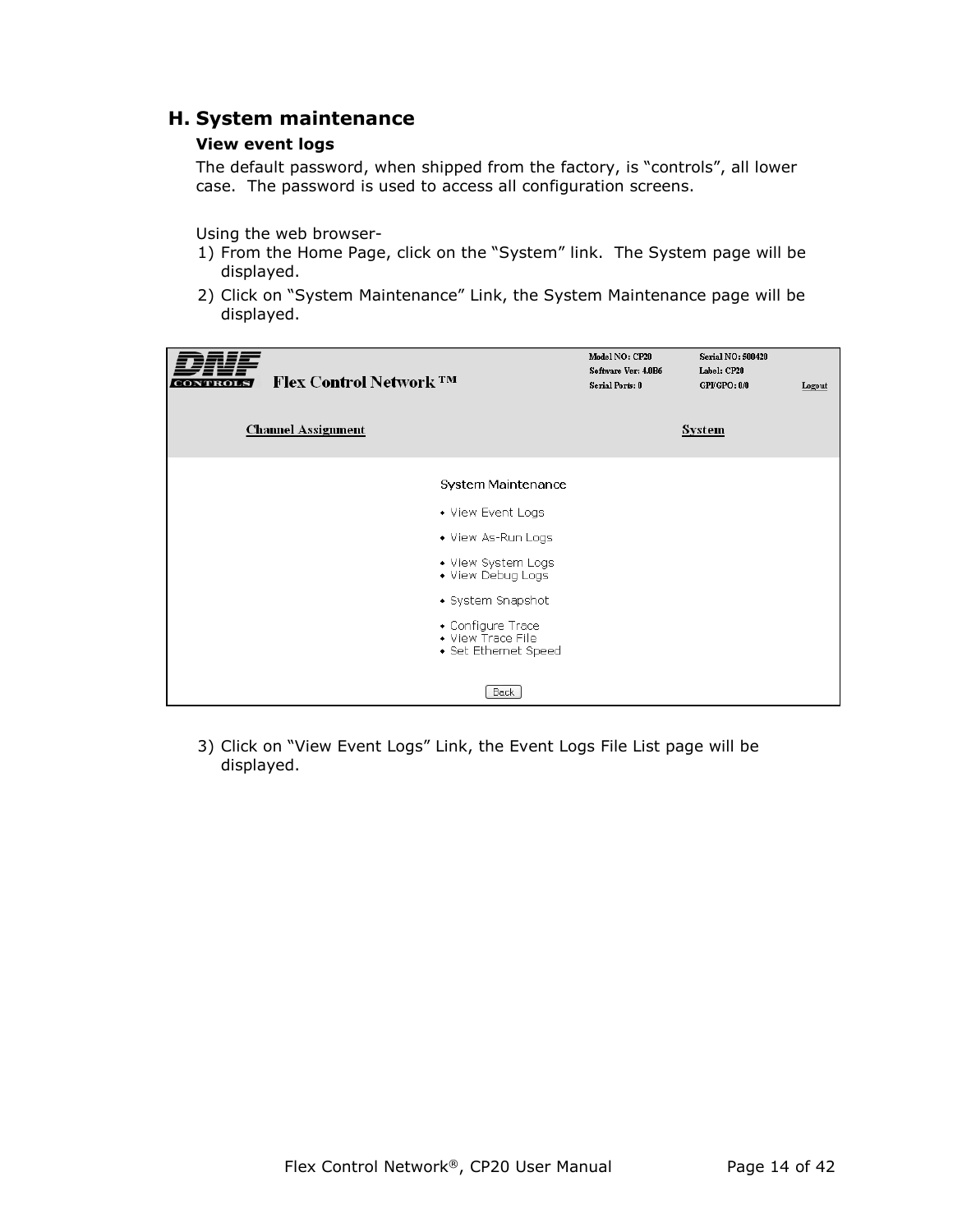| Flex Control Network TM                                                                                                                                                                                                                                                                                                                                                                                   | Model NO: CP20<br><b>Serial NO: 500420</b><br>Software Ver: 4.0B6<br>Label: CP20<br><b>Serial Ports: 0</b><br>GPLGPO: 0/0<br>Logout                                                                                                                                                                                                                                                                                                                                    |
|-----------------------------------------------------------------------------------------------------------------------------------------------------------------------------------------------------------------------------------------------------------------------------------------------------------------------------------------------------------------------------------------------------------|------------------------------------------------------------------------------------------------------------------------------------------------------------------------------------------------------------------------------------------------------------------------------------------------------------------------------------------------------------------------------------------------------------------------------------------------------------------------|
| <b>Channel Assignment</b>                                                                                                                                                                                                                                                                                                                                                                                 | System                                                                                                                                                                                                                                                                                                                                                                                                                                                                 |
|                                                                                                                                                                                                                                                                                                                                                                                                           | Event Log Files List                                                                                                                                                                                                                                                                                                                                                                                                                                                   |
| • Maximum file size is 2097152 bytes.<br>• Number of files per day is 2.                                                                                                                                                                                                                                                                                                                                  | • Right Click on file to save the file to PC.                                                                                                                                                                                                                                                                                                                                                                                                                          |
| O elog-sun-0.txt 0 bytes<br>O elog-sun-1.txt 0 bytes<br>O elog-mon-0.txt 0 bytes<br>O elog-mon-1, txt 0 bytes<br>O elog-tue-0.txt 0 bytes<br>O elog-tue-1.txt 0 bytes<br>O elog-wed-0.txt 429321 bytes<br>O elog-wed-1.txt 0 bytes<br>O elog-thu-0.txt 8569 bytes<br>O elog-thu-1.txt 0 bytes<br>$\circ$ elog-fri-0.txt $\circ$ bytes<br>$\circ$ elog-fri-1.txt $\circ$ bytes<br>O elog-sat-0.txt 0 bytes | Last Modified: 1/1/1980 0: 0: 4<br>Last Modified: 1/1/1980 0: 0: 6<br>Last Modified: 1/1/1980 0: 0: 6<br>Last Modified: 1/1/1980 0: 0: 6<br>Last Modified: 1/1/1980 0: 0: 6<br>Last Modified: 1/1/1980 0: 0: 6<br>Last Modified: 8/15/2007 18:40: 2<br>Last Modified: 1/1/1980 0: 0: 8<br>Last Modified: 8/16/2007 9:57:40<br>Last Modified: 1/1/1980 0: 0: 8<br>Last Modified: 1/1/1980 0: 0: 8<br>Last Modified: 1/1/1980 0: 0: 8<br>Last Modified: 1/1/1980 0: 0:10 |
| $\circ$ elog-sat-1.txt $\circ$ bytes<br>View Log<br>Clear Log                                                                                                                                                                                                                                                                                                                                             | Last Modified: 1/1/1980 0: 0:10<br>Refresh<br>Get All Logs                                                                                                                                                                                                                                                                                                                                                                                                             |
|                                                                                                                                                                                                                                                                                                                                                                                                           | Back                                                                                                                                                                                                                                                                                                                                                                                                                                                                   |

- 4) Click on a radio button to select the Event File to view. Then click on the "View Log" button to display the file.
- 5) Right click on the file name to "Save As" the file to the PC. The file will be saved as a standard "CSV" (coma separated value) format.
- 6) Click on the Back button to exit the page.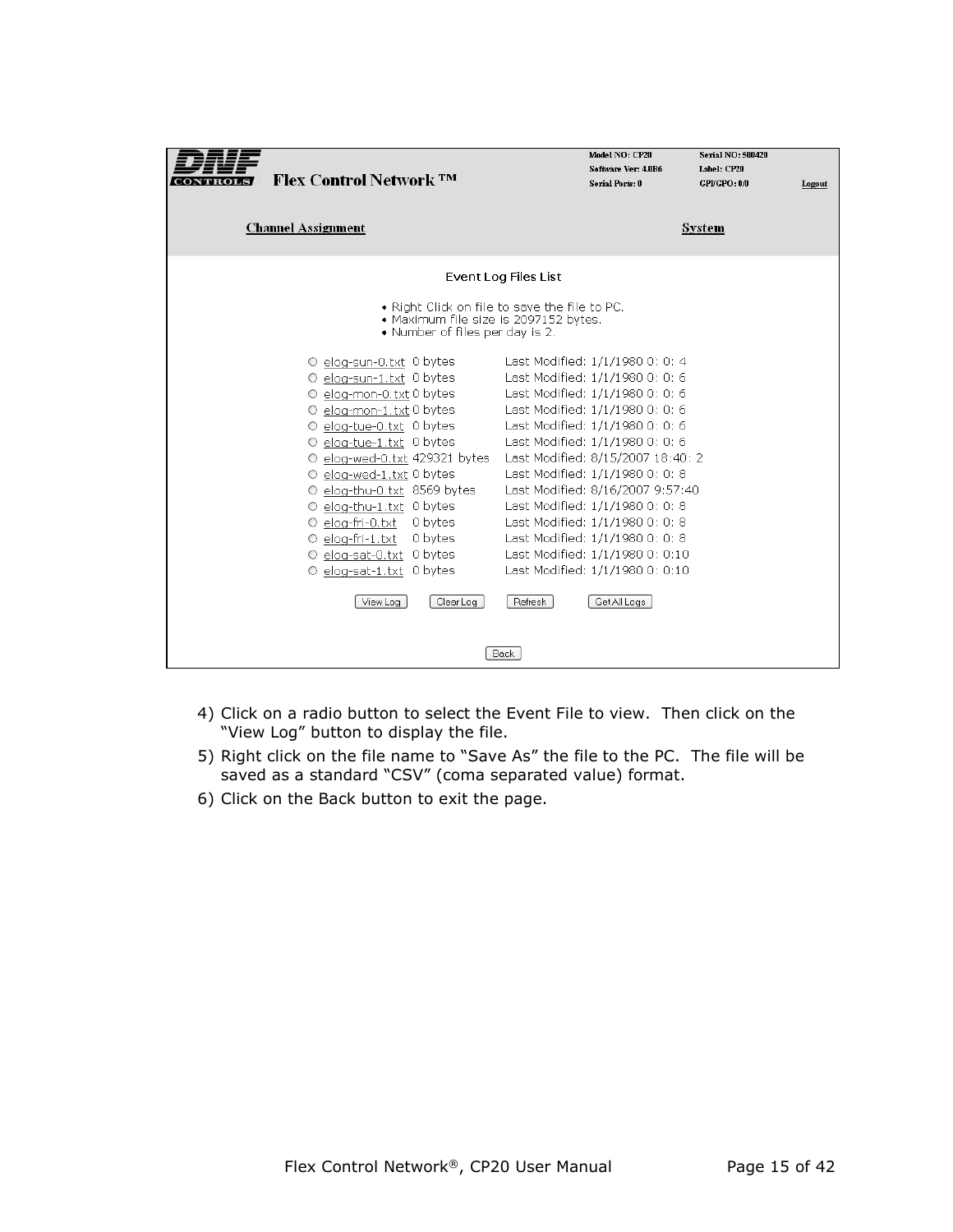#### **View System Logs**

The default password, when shipped from the factory, is "controls", all lower case. The password is used to access all configuration screens.

Using the web browser-

- 1) From the Home Page, click on the "System" link. The System page will be displayed.
- 2) Click on "System Maintenance" Link, the System Maintenance page will be displayed.
- 3) Click on "View System Logs" Link, the System Logs File List page will be displayed.
- 4) Double click on the file name to view the file.
- 5) Right click on the file name to "Save As" the file to the PC.
- 6) Click on any menu link to exit the View Page Mode.
- 7) Click on the radio button to select the file for deletion. Then click the Delete button to delete the selected file.
- 8) Click on the Back button to exit without deleting the file.

#### **System Snapshot**

The default password, when shipped from the factory, is "controls", all lower case. The password is used to access all configuration screens.

Using the web browser-

- 1) From the Home Page, click on the "System" link. The System page will be displayed.
- 2) Click on "System Maintenance" Link, the System Maintenance page will be displayed.
- 3) Click on "System Snapshot" Link, the View System Snapshot page will be displayed.
- 4) Click the "Display on Screen" radio button or "Send to File" radio button Then click on the submit button to perform the selected function. The snapshot will show the system configuration. This is primarily for diagnostic purposes.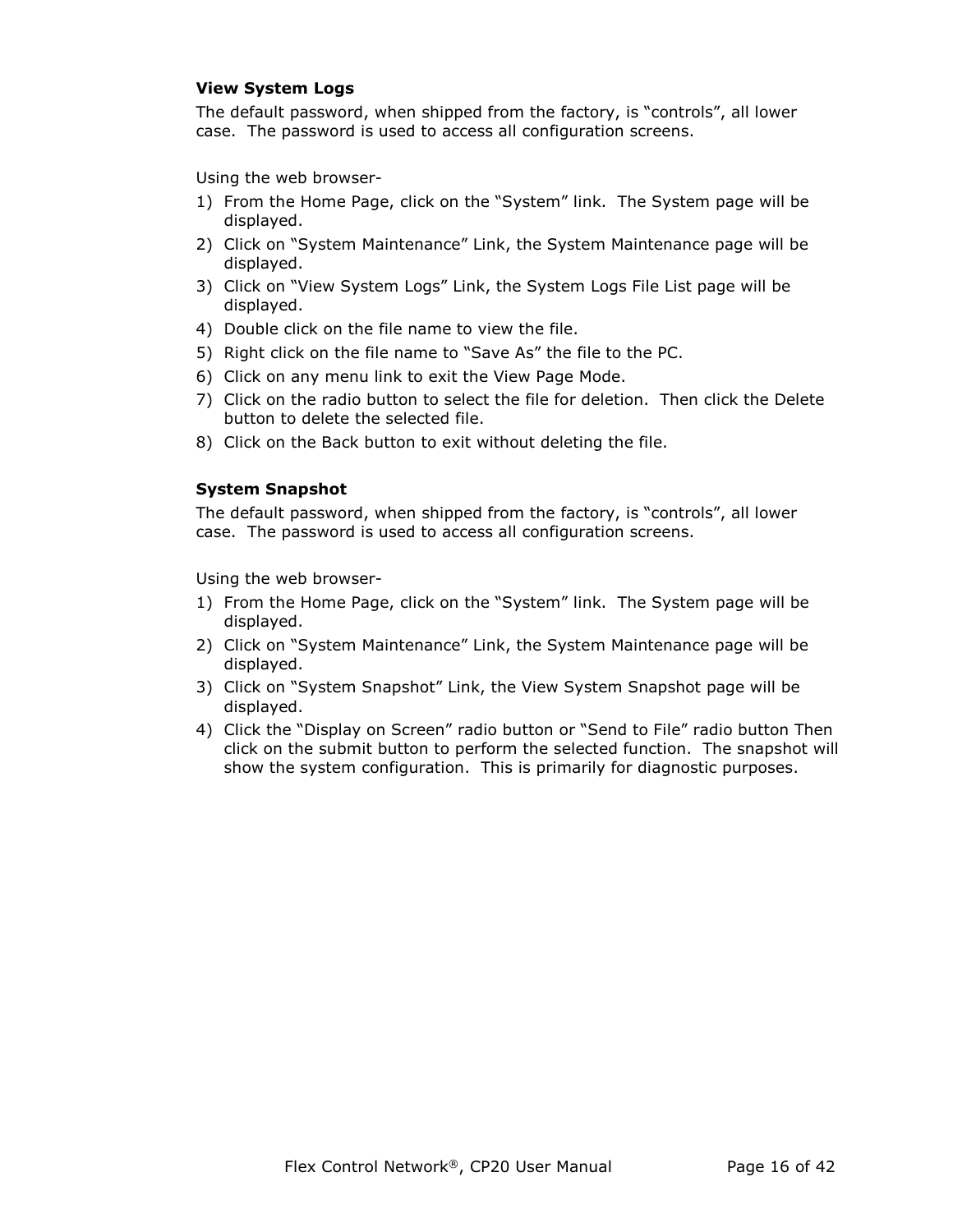## **4. Setup menu.**

Press the **[MENU]** key and turn the wheel clockwise to select the setup item. Then press a *{Softkey}* to choose the option or use the Keypad to enter a value.

| Press Softkey or       | $\{VTR\}$ : To reassign channel #:                                                                                                                  |
|------------------------|-----------------------------------------------------------------------------------------------------------------------------------------------------|
| Turn the wheel         | Press $\{<\}$ or $\{->\}$ to view available devices.                                                                                                |
|                        | Press $\{SEL\}$ to assign device to channel #1.                                                                                                     |
|                        | To GANG all available channels:                                                                                                                     |
|                        | Press {GANG} to gang all available<br>channels to channels.                                                                                         |
|                        | Status is from device assigned to channel<br>#1.                                                                                                    |
|                        | Press [MENU], then {VTR}, then<br>{UNGANG} to release the gang function.                                                                            |
|                        | Turn wheel to make other menu selections.                                                                                                           |
| <b>VERSION NUMBER</b>  | Shows model number and Software version number.                                                                                                     |
| <b>SYSTEM LABEL</b>    | This field shows the control panel name assigned<br>through the browser application.                                                                |
| REC:                   | {LOCKOUT}: Record function is disabled.                                                                                                             |
|                        | CRASH: Record function will use CRASH MODE for<br>recording.                                                                                        |
|                        | {ASSEMBLE}: Record function will use ASSEMBLE<br>MODE for recording (not available on all protocols).                                               |
|                        | {INSERT}: Record function will use INSERT MODE for<br>recording (not available on all protocols).                                                   |
| WIND MODE:             | <b>{LATCH}</b> : The fast wind button function will remain<br>active until another motion button is pressed.                                        |
|                        | <b>{HOLD}:</b> The fast wind button function will cease as<br>soon as the fast wind button is released.                                             |
|                        | <b>{SPEED}</b> : Press softkey to set the maximum fast<br>wind speed.                                                                               |
| <b>SYSTEM ID:</b>      | Not changeable                                                                                                                                      |
| $\cdot$                | Select LOCAL or GLOBAL then press the {YES} key to<br>clear all CUE points on the selected unit. Press the<br>{NO} key to not clear the CUE points. |
| <b>GET GLOBAL CUES</b> | Select {GET} to Pull GLOBAL CUE LIST from Cue List.                                                                                                 |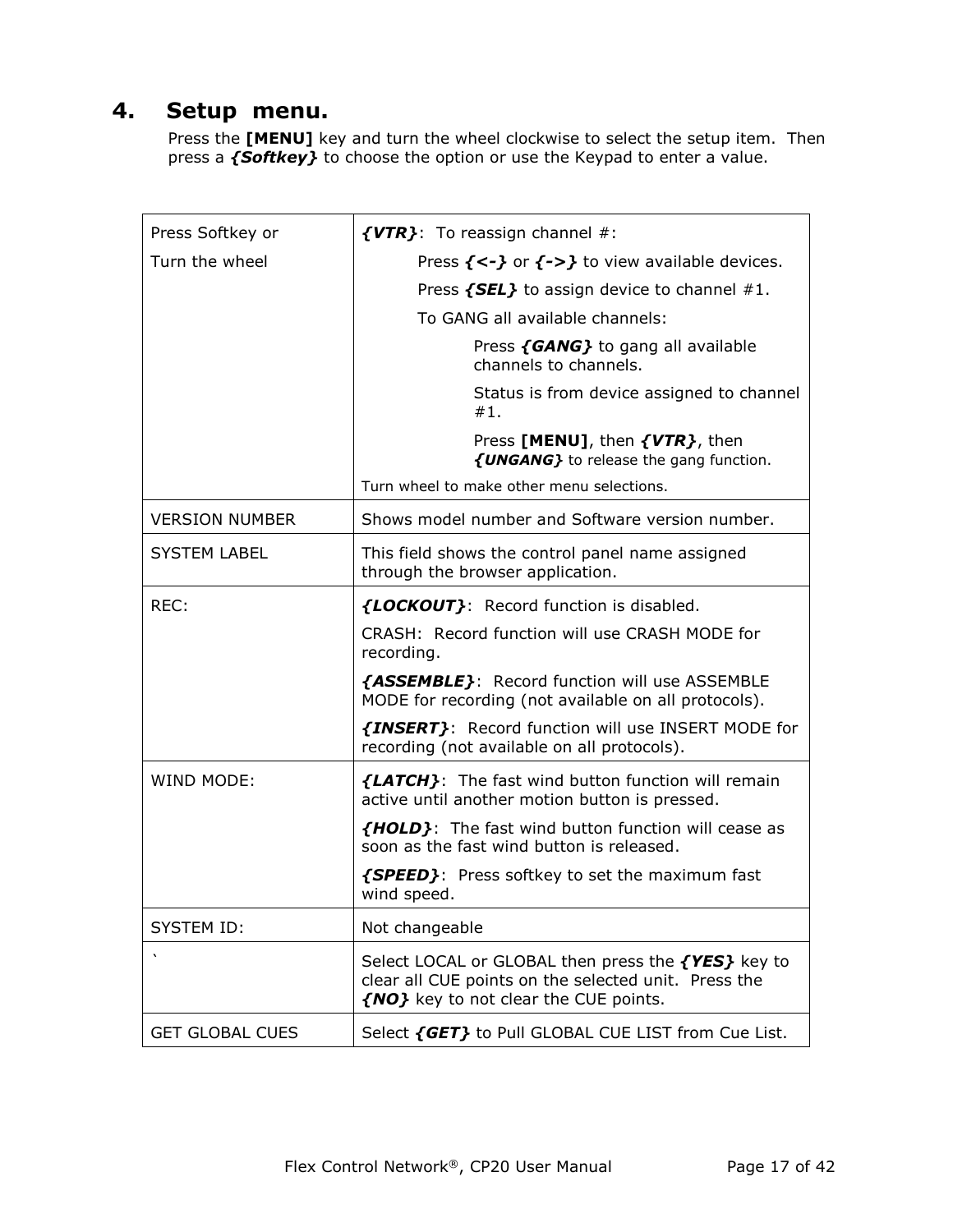| <b>MARK CUE:</b> | <i>{CURRENT}</i> : The cue data will be saved in the current<br>cue point location.                                                                                                                                                                                                                                                                                   |  |
|------------------|-----------------------------------------------------------------------------------------------------------------------------------------------------------------------------------------------------------------------------------------------------------------------------------------------------------------------------------------------------------------------|--|
|                  | {ADVANCE}: The cue point number will increment by<br>one and then the cue data will be saved in the cue point<br>number location.                                                                                                                                                                                                                                     |  |
| MARK:            | Select the TIME DATA to save into the cue point.                                                                                                                                                                                                                                                                                                                      |  |
|                  | <b>{IN and OUT}:</b> Save IN and OUT points into the cue<br>point.                                                                                                                                                                                                                                                                                                    |  |
|                  | <i>{CURRENT}</i> : Save only the CURRENT time into the cue<br>point. Do NOT save the IN and OUT points in the cue<br>point.                                                                                                                                                                                                                                           |  |
| <b>MARK KEY:</b> | <b>{MARK}:</b> To save only the time CURRENT into the cue<br>point                                                                                                                                                                                                                                                                                                    |  |
|                  | <b>{LEARN}:</b> To save IN/OUT points and GANG DATA into the<br>cue point.                                                                                                                                                                                                                                                                                            |  |
|                  | (NOTE- Press SHIFT + MARK to execute the alternate<br>function)                                                                                                                                                                                                                                                                                                       |  |
| LOAD KEY:        | Select LOAD key mode-                                                                                                                                                                                                                                                                                                                                                 |  |
|                  | (GOTO): Only the SELECTED CHANNEL'S cue point<br>data will be loaded. This mode does NOT restore the<br>gang configuration.                                                                                                                                                                                                                                           |  |
|                  | <i>{RECALL}</i> : The cue point data will load on all channels<br>that were part of the original Learn. This mode will<br>restore the Learned gang configuration.                                                                                                                                                                                                     |  |
|                  | {REDIRECT}: Load the cue point data for Channels 1 and<br>2 on the selected channel pair- $\{1,2\}$ , $\{3,4\}$ , $\{5,6\}$ , or<br>{7,8}. Follow the prompt on the LCD display.                                                                                                                                                                                      |  |
|                  | (NOTE- Press SHIFT + LOAD to execute the alternate<br>function)                                                                                                                                                                                                                                                                                                       |  |
| GANG:            | Select GANG mode.                                                                                                                                                                                                                                                                                                                                                     |  |
|                  | <b>{TEMPORARY}:</b> Gang Channels by pressing and<br>holding one [Channel] key, then press and release other<br>[Channel] keys to add to the gang. Release all<br>[Channel] keys when done. Press any [Channel] key to<br>cancel the gang.                                                                                                                            |  |
|                  | <i>{PERMANENT}</i> : Press and hold [SHIFT] and then press<br>any [Channel] key. Release [SHIFT]. Follow the<br>prompts on the LCD display. Press a [Channel] key to<br>add it to the gang. Press the [Channel] key again to<br>remove it from the gang. Press [SHIFT] when done. The<br>gang will remain until cancelled by pressing [SHIFT] +<br>any [Channel] key. |  |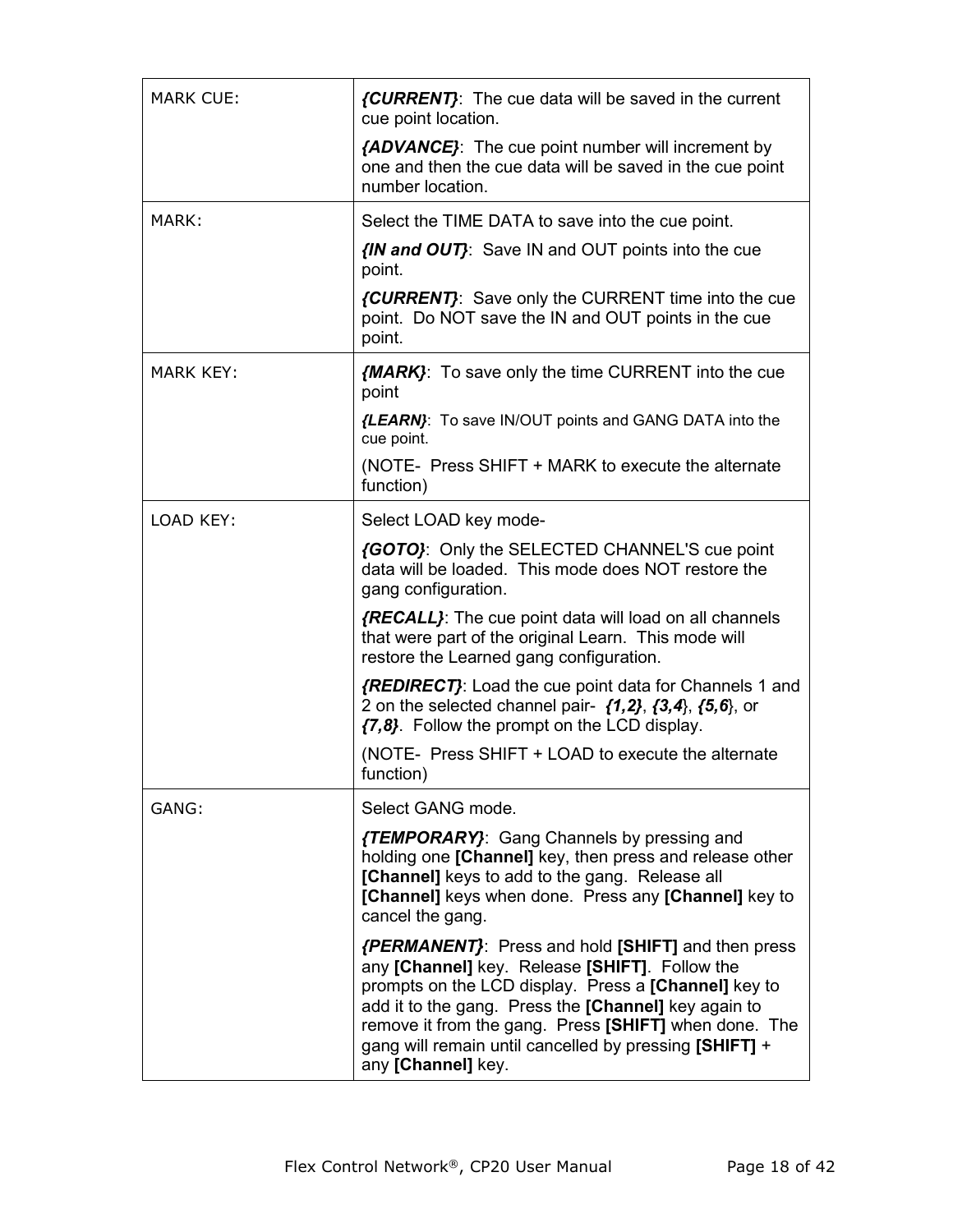| IP ADDRESS DISPLAY:           | {ON}: Show IP address on LCD display                                                                                                                                                         |  |
|-------------------------------|----------------------------------------------------------------------------------------------------------------------------------------------------------------------------------------------|--|
|                               | {OFF}: Do NOT show IP address on LCD display<br>(recommended)                                                                                                                                |  |
| <b>REC KEY:</b>               | {REC}: Press only the REC key to start record.                                                                                                                                               |  |
|                               | {REC + PLAY}: Press and hold REC and then press<br>PLAY to start record.                                                                                                                     |  |
| <b>PREROLL</b>                | Press the [Channel] key and then press {CHANGE}.<br>Use the numeric keypad to enter the new value. Press<br>[ENTER] to save the new value. Each Channel has its<br>own PREROLL value.        |  |
| <b>POSTROLL</b>               | For CAPTURE Function only. Set amount of postroll past<br>OUT point.                                                                                                                         |  |
|                               | Press the [Channel] key and then press {CHANGE}.<br>Use the numeric keypad to enter the new value. Press<br>[ENTER] to save the new value. Each Channel has its<br>own POSTROLL value.       |  |
| <b>FAT-IN</b>                 | For CAPTURE Function only. Set amount of record pad<br>before IN point.                                                                                                                      |  |
|                               | Press the [Channel] key and then press {CHANGE}.<br>Use the numeric keypad to enter the new value. Press<br><b>[ENTER]</b> to save the new value. Each Channel has its<br>own FAT-IN value.  |  |
| <b>FAT-OUT</b>                | For CAPTURE Function only. Set amount of record pad<br>after OUT point.                                                                                                                      |  |
|                               | Press the [Channel] key and then press {CHANGE}.<br>Use the numeric keypad to enter the new value. Press<br><b>[ENTER]</b> to save the new value. Each Channel has its<br>own FAT-OUT value. |  |
| <b>GANG SYNC:</b>             | Used to GANG devices located on multiple DC20 Device<br>Controllers.                                                                                                                         |  |
|                               | {No LTC + Ref Video}: GANG play and record will NOT<br>be frame accurate across devices connected to different<br>DC20s.                                                                     |  |
|                               | <b>With LTC + Ref Video}</b> : GANG play and record will be<br>frame accurate across devices connected to different<br>DC20s.                                                                |  |
| NETWORK DELAY:                | Only required when doing frame accurate GANG Play<br>across devices connected to different DC20s. Please<br>contact DNF Customer Support prior to changing.                                  |  |
| <b>GANG NETWORK</b><br>DELAY: | View the network delay of each ganged channel.                                                                                                                                               |  |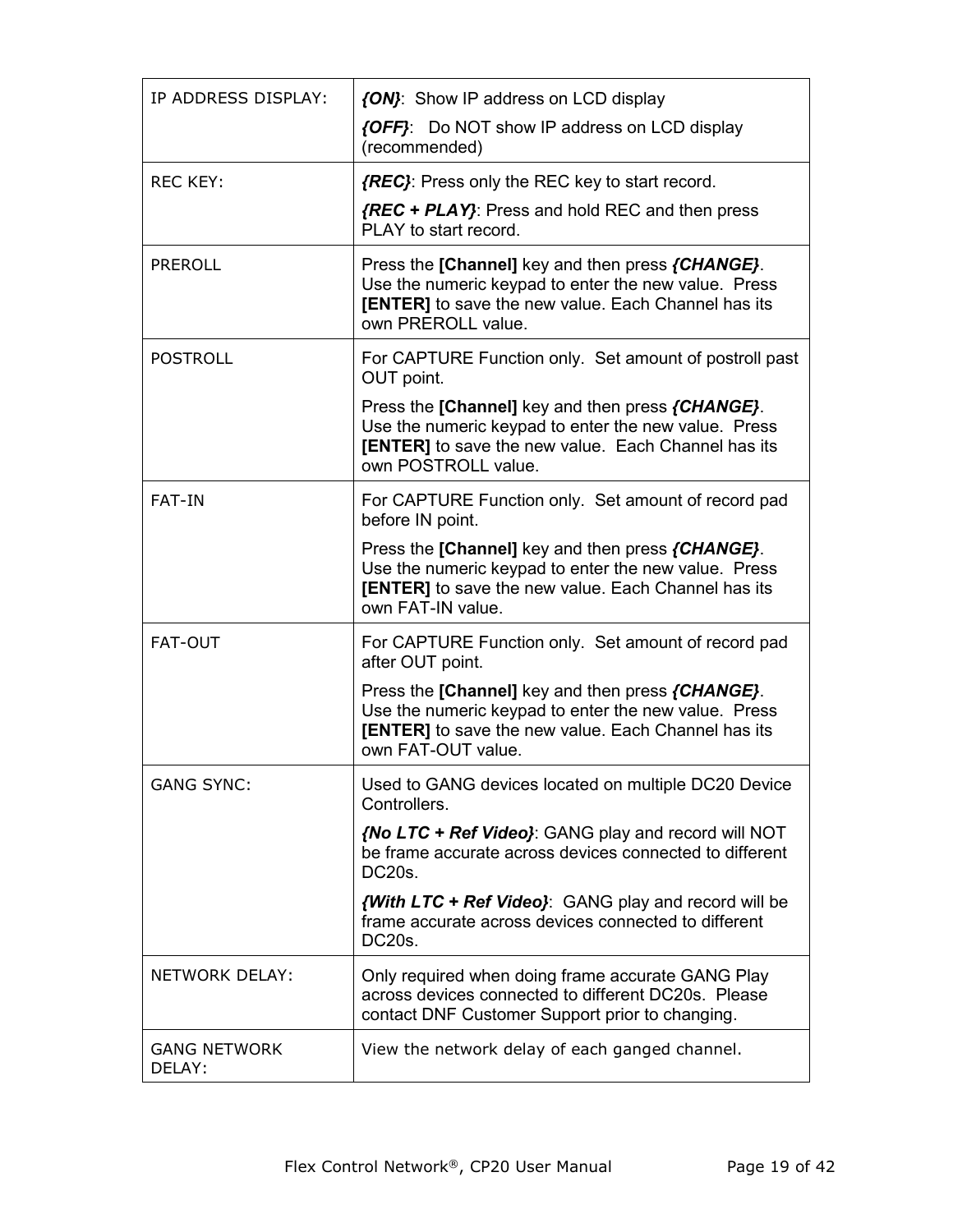| <b>CURRENT IP ADDRESS:</b>          | View current IP Address. Press softkey to change the<br>displayed address. Use keypad to enter new address.<br>The system must be rebooted for the new setting to<br>take effect.                                                                 |
|-------------------------------------|---------------------------------------------------------------------------------------------------------------------------------------------------------------------------------------------------------------------------------------------------|
| <b>CURRENT SUBNET</b><br>MASK:      | View current Subnet Mask. Press softkey to change the<br>displayed mask address. Use keypad to enter new<br>address. The system must be rebooted for the new<br>setting to take effect.                                                           |
| <b>CURRENT GATEWAY:</b>             | View current Gateway. Press softkey to change the<br>displayed gateway address. Use keypad to enter new<br>address. The system must be rebooted for the new<br>setting to take effect.                                                            |
| <b>CHANNEL:</b>                     | Assign devices to the CP20 channel keys.                                                                                                                                                                                                          |
|                                     | Press $\{\langle -\rangle\}$ or $\{\rangle\}$ keys to select the CP20 channel.                                                                                                                                                                    |
|                                     | Press <i>{EDIT}</i> Then:                                                                                                                                                                                                                         |
|                                     | Press {IP} to select DC20, use keypad to enter<br>IP address. Use $\{\langle -\rangle\}$ or $\{\rangle$ -> $\}$ to position<br>cursor on IP address field.                                                                                        |
|                                     | Press {CH} to select DC20 device port number.<br>Use keypad to enter Channel number.                                                                                                                                                              |
|                                     | Press {SAVE} to assign device to CP20<br>channel.                                                                                                                                                                                                 |
|                                     | Press {UP} to return to CHANNEL assignment<br>menu.                                                                                                                                                                                               |
|                                     | Press {LBL} to list all available devices.                                                                                                                                                                                                        |
|                                     | Turn wheel to select device then press [ENTER]<br>to assign device to CP20 channel.                                                                                                                                                               |
| <b>CHANNEL ASSIGNMENT</b><br>TABLE: | <b>{BACKUP}</b> : Save the current Channel Assignments to a<br>file. Enter a file name using the numeric keypad. Or, turn<br>the wheel to select and overwrite an existing file. Press<br><b>[ENTER]</b> to complete the save.                    |
|                                     | <i>{RESTORE}</i> : Replace the current Channel Assignments<br>with those saved in the selected file. Enter a file name<br>using the numeric keypad. Or, turn the wheel to select an<br>existing file. Press [ENTER] to restore the selected file. |
| LTC SNAPSHOT:                       | Diagnostic only.                                                                                                                                                                                                                                  |
|                                     | No LTC Signal: there is no LTC signal connected to the<br>CP20.                                                                                                                                                                                   |
|                                     | {REFRESH}: Press softkey to refresh the reading.                                                                                                                                                                                                  |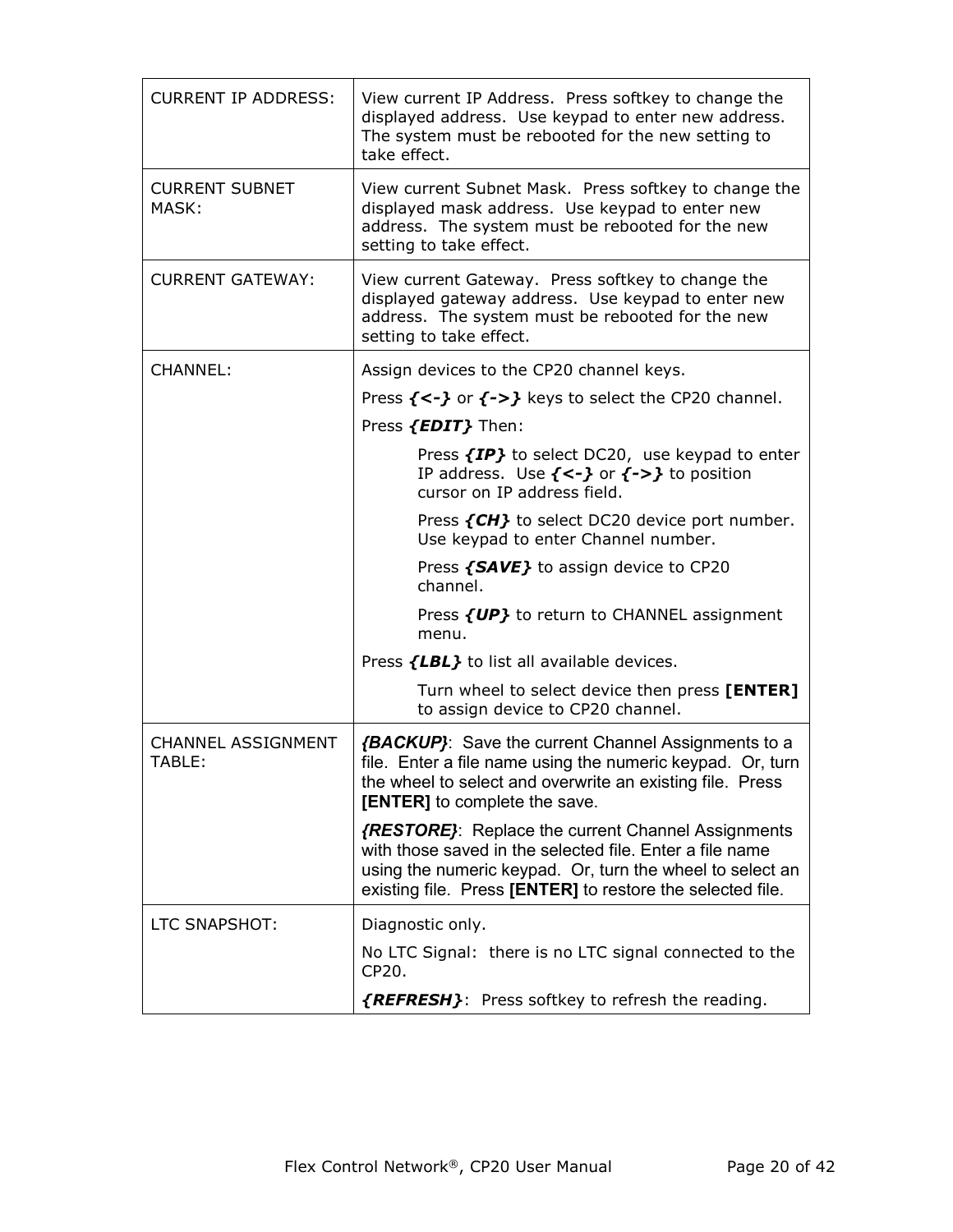| TIME MODE: | Select channel                                                              |
|------------|-----------------------------------------------------------------------------|
|            | Press {TOGGLE} to set time mode.                                            |
|            | TM: Display elapsed time from first frame (always<br>00:00:00:00) of video. |
|            | TC: Display Timecode.                                                       |
|            | VT: Display vertical interval time code data                                |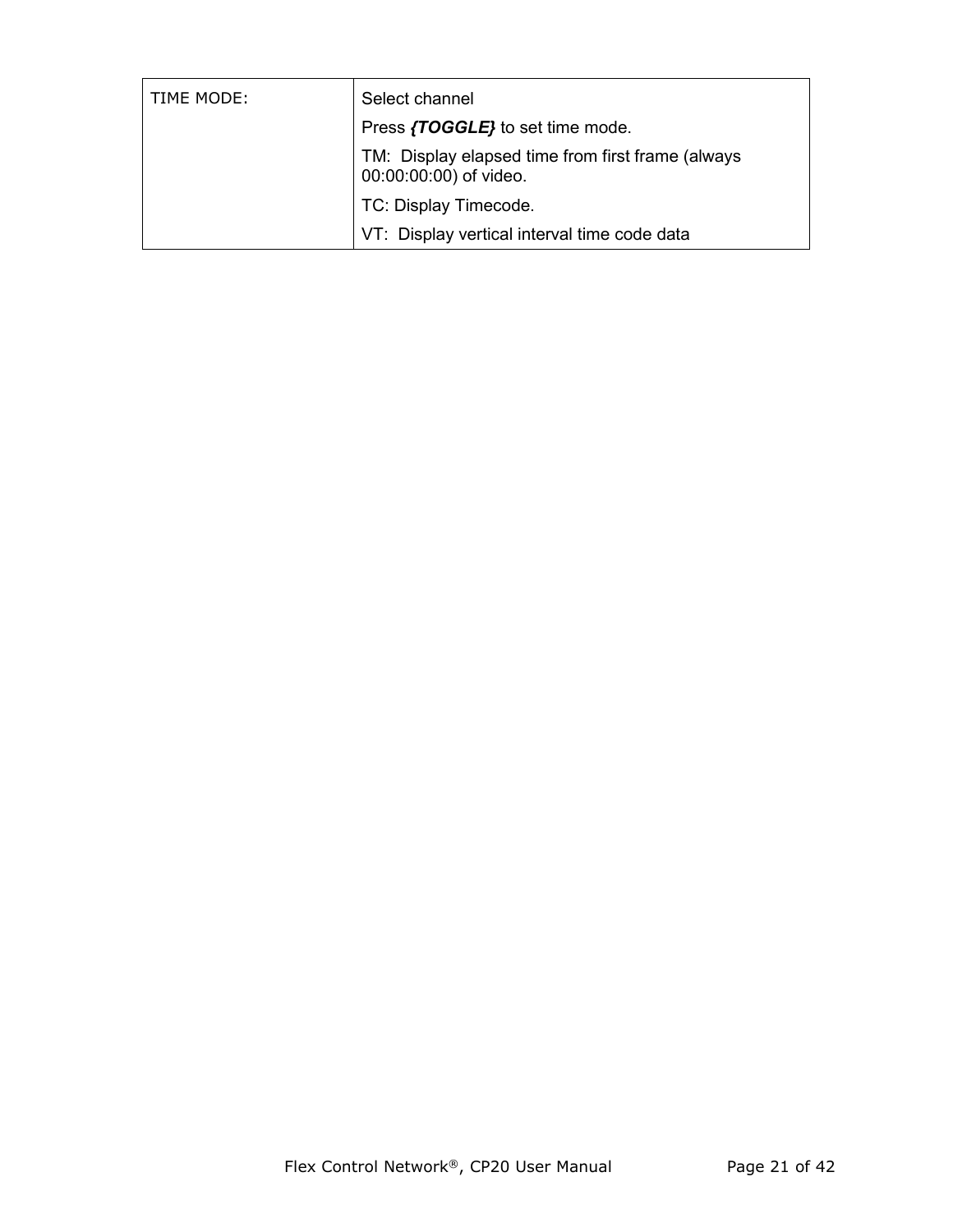### **5. VTR mode**

#### **NOTE: TAPE MUST BE LOADED MANUALLY ON THE VTR.**

#### **A. Play**

1) OPTIONAL:

- a. Set an IN Point and OUT Point.
- b. Jog/Shuttle to the desired IN point. Press **[IN]**.
- c. Jog/Shuttle to the desired OUT point. Press **[OUT]**. OR
- d. Press **[SHIFT] + [IN]**. Manually enter the IN time on the numeric keypad. Press **[ENTER]**.
- e. Press **[SHIFT] + [OUT]**. Manually enter the OUT time on the numeric keypad. Press **[ENTER]**.
- 2) Press **[PLAY]**. The tape will play from its current time to the OUT point, and then stop. If OUT point is not set then it will play to end of TAPE.

#### **B. Recue**

Press [GOTO]. The tape will cue to the IN point. If no in point is entered: will do nothing.

#### **C. Mark a Cue point**

NOTE: TAPE MUST BE LOADED MANUALLY ON THE VTR.

With menu setting: MARK CUE=MARK.

- 1) Press VTR [1], [2], [3], [4], [5], [6], [7] or [8].
- 2) OPTIONAL
	- a. Use the transport functions to view the clip.
	- b. Press **[IN]** to set an IN point. The IN LED will turn on.
	- c. Press **[OUT]** to set an OUT point. The OUT LED will turn on.
	- d. To delete an IN or OUT point, press and hold **[DEL]**, then press **[IN]** or **[OUT]**. The IN/OUT LED will turn off.
	- e. If no IN point is set, the current location of the clip will be SET as the IN point.
- 3) Select the desired Cue Point by pressing **[NEXT]**, **[LAST]** or by manually entering the Cue Point using the numeric keypad, followed by **[ENTER]**. The selected Cue Point number is shown on the bottom part of the display.
- 4) Press **[MARK]** to create the Cue point. NOTE: MARK will overwrite the previous contents of the Cue Point.
- 5) Press **[ESC]** at anytime to escape without MARKing.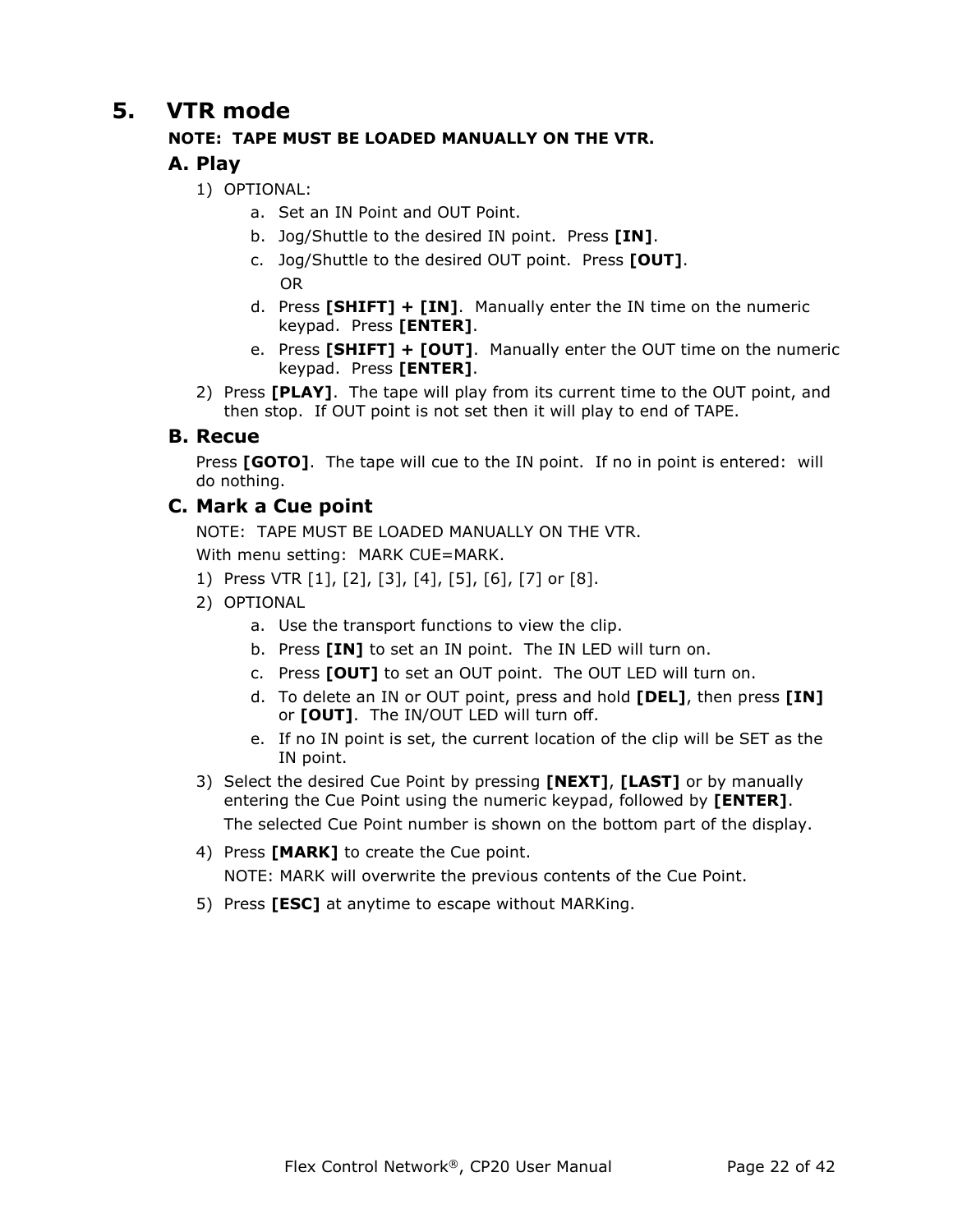#### **D. Learn Cue point**

With menu setting: MARK CUE=LEARN

- 1) Press VTR **[1]**, **[2]**, **[3]**, **[4]**, **[5]**, **[6]**, **[7]** or **[8]**.
- 2) OPTIONAL:
	- a. Use the transport functions to view the clip.
	- b. Press **[IN]** to set an IN point. The IN LED will turn on. On recall, the clip will cue to the IN time, not the beginning of the clip.
	- c. Optional- Press **[OUT]** to set an OUT point. The OUT LED will turn on. On recall, the clip will play to the OUT point then stop.
	- d. To delete an IN or OUT point, press and hold **[DEL]**, then press **[IN]** or **[OUT]**. The IN/OUT LED will turn off.
	- e. If no IN point is set, the current location of the clip will be learned as the IN point.
	- f. For GANG, repeat steps a. through e. for each channel. Then, press the **[SHIFT]** + any **[VTR]** key enter the GANG mode.

Press VTR **[1]**, **[2]**, **[3]**, **[4]**, **[5]**, **[6]**, **[7]** or **[8]** to add the VTR to the GANG. The VTR LED will turn on.

Press the VTR key again to remove it from the gang. The VTR LED will turn off.

Press **[ENTER]** to complete the GANG mode. The LED of all GANGed VTRs will turn on. The primary VTR's LED will flash.

3) Select the desired Cue Point by pressing **[NEXT]**, **[LAST]** or by manually entering the Cue Point using the numeric keypad, followed by **[ENTER]**.

The selected Cue Point number is shown on the bottom part of the display.

4) Press **[MARK]** to initiate the Learn.

The display will show: "Select VTRs to learn: --------".

- 5) Select the VTRs to be learned by pressing VTR keys **[1]**, **[2]**, **[3]**, **[4]**, **[5]**, **[6]**, **[7]** or **[8]**, press the VTR key a second time to not include it as part of the LEARN.
- 6) Select the "play mode":
	- a. *{NORMAL***}**: Clip will play one time and stop.
	- b. *{2P}*: Loop mode (plays from IN point to OUT point; Enter the number of plays before the loop mode is exited; press **[ENTER]** to complete the iteration count entry.
	- c. *{3P}*: Play to Loop: (plays from beginning of clip to end or OUT point and loops to IN point and continues to loop between the IN point and OUT point; Enter the number of plays before the loop mode is exited; press **[ENTER]** to complete the iteration count entry.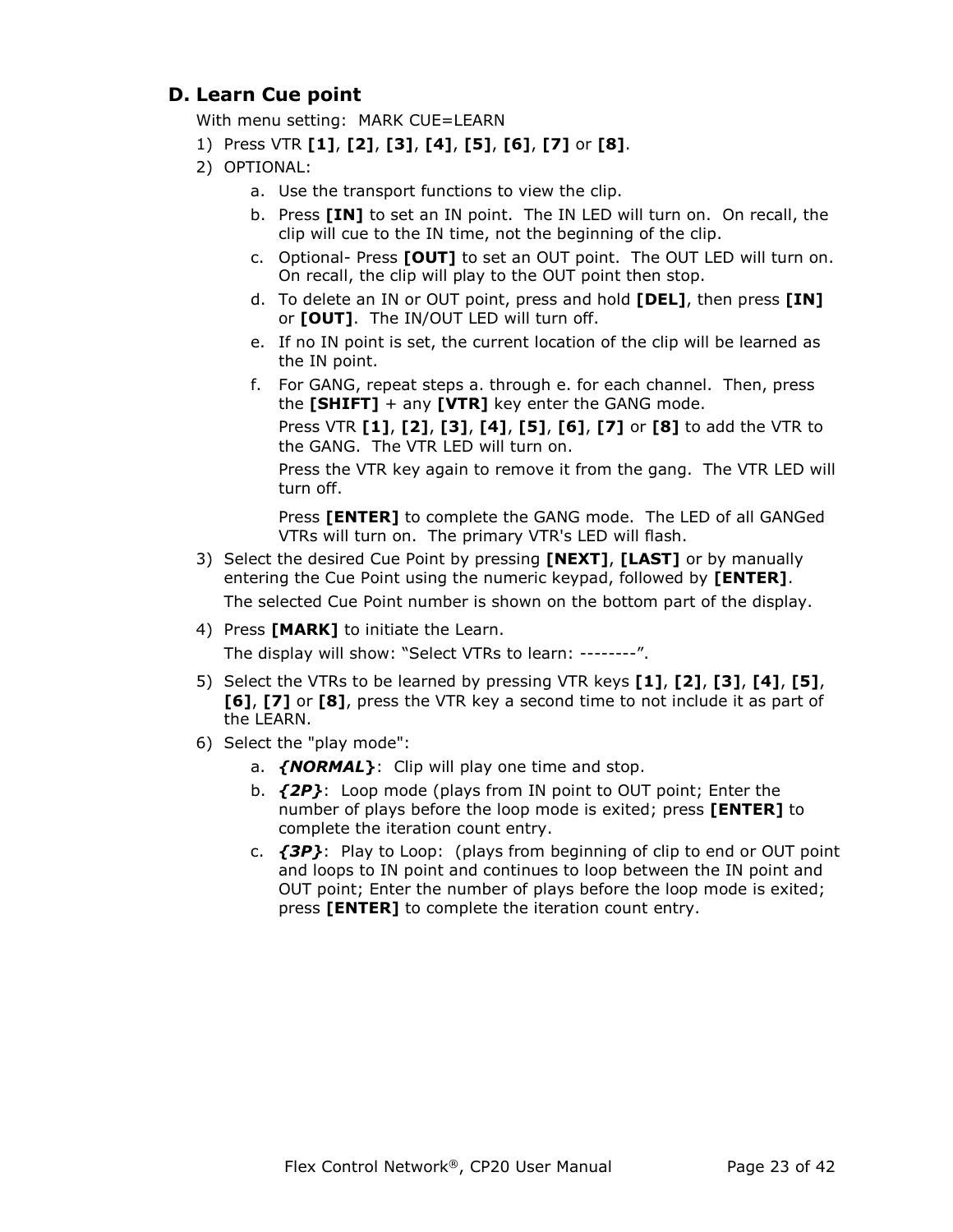- 7) Press *{LRN}* or **[MARK]** to complete the Learn process. NOTE: Learn will overwrite the previous contents of the Cue Point.
- 8) Press **[ESC]** at anytime to escape without LEARNing.

#### **E. Gang-Temporary (set in menu)**

- 1) Press all the VTR keys that are to be part of the Gang at the same time. The LEDs will light to indicate that they are part of the GANG. The flashing LED indicates the selected VTR.
- 2) Press any VTR key to cancel the GANG.

#### **F. Gang-Permanent (set in menu)**

- 1) Press the **[SHIFT]** key + any **[VTR]** key to start the gang dialogue.
- 2) Press VTR **[1]**, **[2]**, **[3]**, **[4]**, **[5]**, **[6]**, **[7]** or **[8]** to add the VTR to the GANG. The VTR LED will turn on.

Press the VTR key again to remove it from the gang. The VTR LED will turn off.

- 3) Press **[SHIFT]** to complete the GANG mode. The LEDs of all GANGed VTRs will turn on and the selected VTR LED will flash.
- 4) To CANCEL the gang function:

Press the **[SHIFT]** key + any **[VTR]** key to start the gang dialogue. Press the *{CLEAR}* key to cancel the gang function.

#### **G. Set IN and OUT points**

- 1) Set an IN Point and/or OUT Point. Jog/Shuttle to the desired IN Point. Press **[IN]**. Jog/Shuttle to the desired OUT Point. Press **[OUT]**.
- 2) Press **[IN]** to set an IN point. The IN LED will turn on. Optional- Press **[OUT]** to set an OUT point. The OUT LED will turn on. Press **[SHIFT]** + **[IN]**. Manually enter the IN time on the numeric keypad. Press **[ENTER]**. Press **[SHIFT]** + **[OUT]**. Manually enter the OUT time on the numeric

keypad. Press **[ENTER]**.

3) To delete an IN or OUT point, press and hold **[DEL]**, then press **[IN]** or **[OUT]**. The IN/OUT LED will turn off.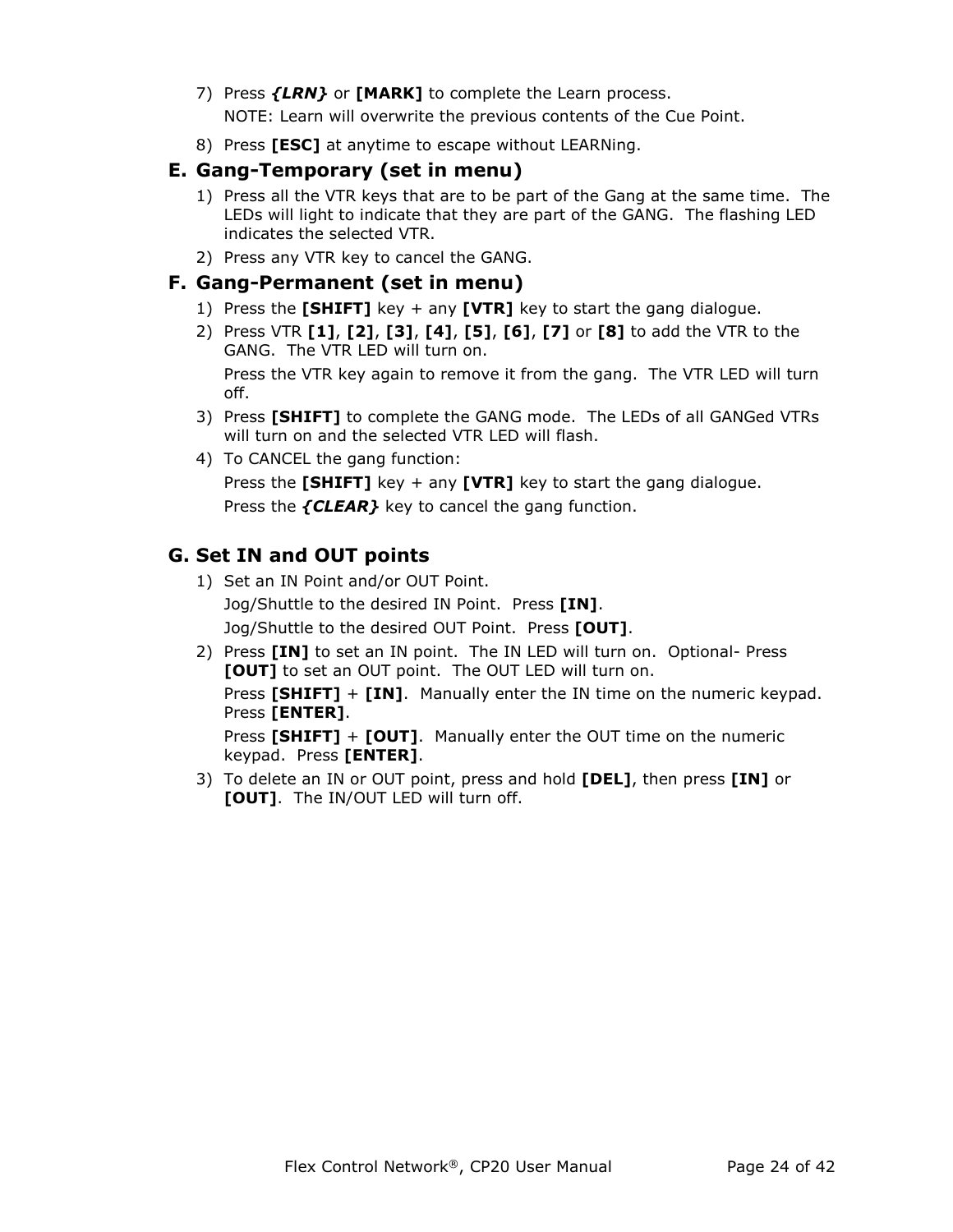#### **H. Load a Cue Point**

#### **LOAD KEY = LOAD**

- 1) Press [NEXT] or [LAST] key or enter cue number and press [ENTER] on the keypad
- 2) Press the **[LOAD]** key. The VTR will be cued to the set in point.

OR

If the Cue was saved as a "LEARN" then:

Press [SHIFT] + [LOAD] key. All the VTRs that were learned will be loaded and cued to their in points as well as the learned GANG states.

#### **LOAD KEY = RECALL**

- 1) Press [NEXT] or [LAST] key or enter cue number and press [ENTER] on the keypad
- 2) Press the [LOAD] key. All the VTRs that were learned will be loaded and cued to their in points as well as the learned GANG states. OR

If the Cue was saved as a "MARK" then:

Press **[SHIFT] + [LOAD]** key. The VTR will be cued to the set in point.

#### **LOAD KEY = REDIRECT**

- 1) Press **[NEXT] or [LAST]** key or enter cue number and press **[ENTER]** on the keypad
- 2) Press the **[LOAD]** key.
- 3) The screen will display softkeys to select the alternate pairs of VTR channels *{1,2}; {3,4}; {5,6}; {7,8}* to which to load the CUE POINT. The VTRs will be loaded from channels 1 & 2 to the selected pair of channels and cued to the set in point.

OR

If the Cue was saved as a "LEARN" then:

- 1) Press **[SHIFT] + [LOAD]** key. (All the VTRs that were learned will be loaded and cued to their in points as well as the learned GANG states).
- 2) The screen will display softkeys to select the alternate pairs of VTR channels: *{1,2}; {3,4}; {5,6}; {7,8}* to which to load the CUE POINT. The VTRs will be loaded from channels 1 & 2 to the selected pair of channels and cued to the set in point.
- 3) All the VTRs that were learned will be loaded and cued to their in points as well as the learned GANG states.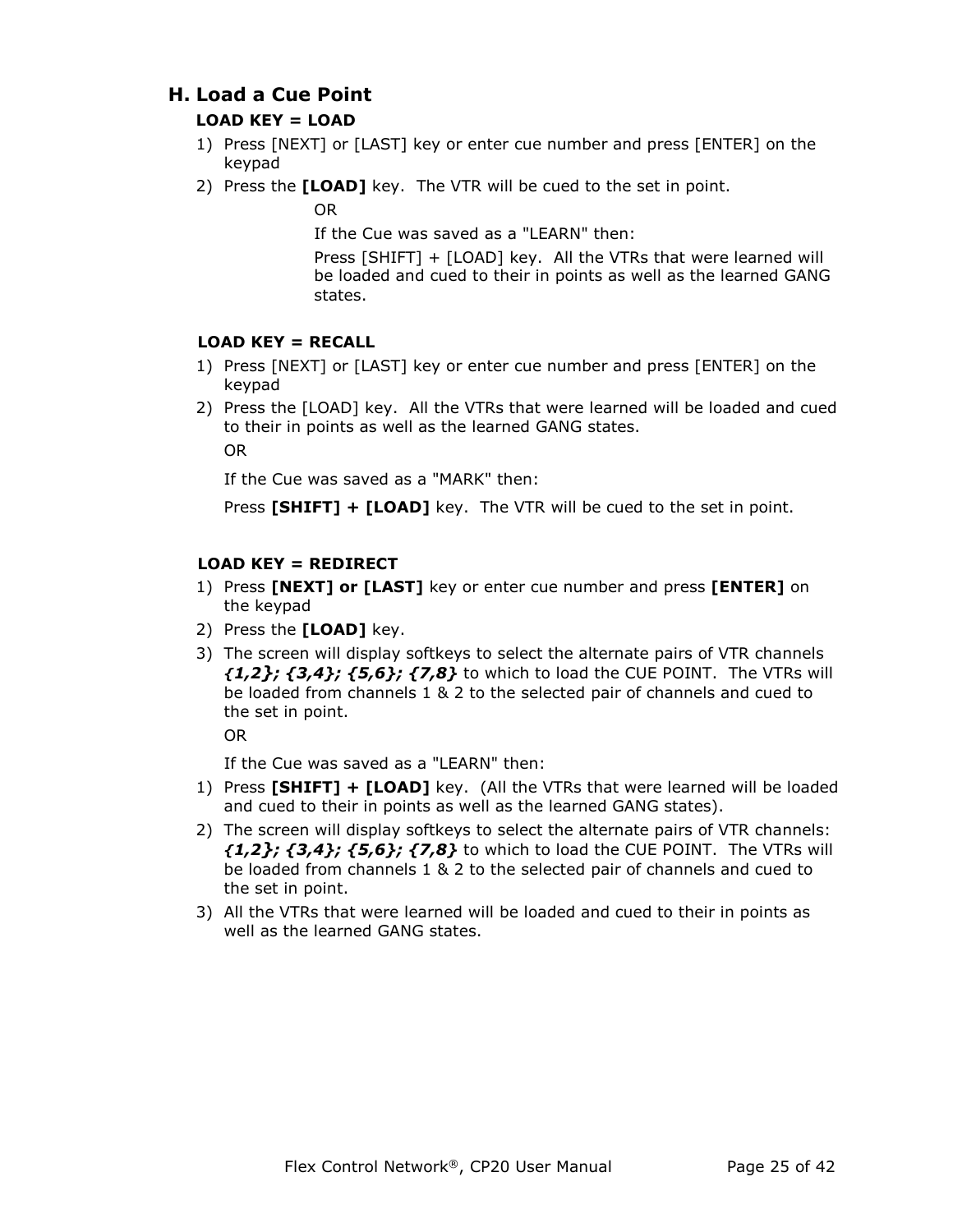#### **I. Recue**

Press **[GOTO]**. If an IN Point is set (the IN indicator is on), the VTR will RECUE to the IN Point. If no IN point is set then do nothing.

#### **J. Search to**

- 1) Press [SHIFT] + [GOTO] then enter the search point on the keypad and press [ENTER] to cue to the entered time.
- 2) Press [SHIFT] + [IN] then [GOTO] will cue to the in point.
- 3) Press [SHIFT] + [OUT] then [GOTO] will cue to the out point.

#### **K. Preroll**

Press **[PREROLL]** to cue to the amount of time preset in the menu before the current position. If an IN point was set it will cue to the preset amount before the in point.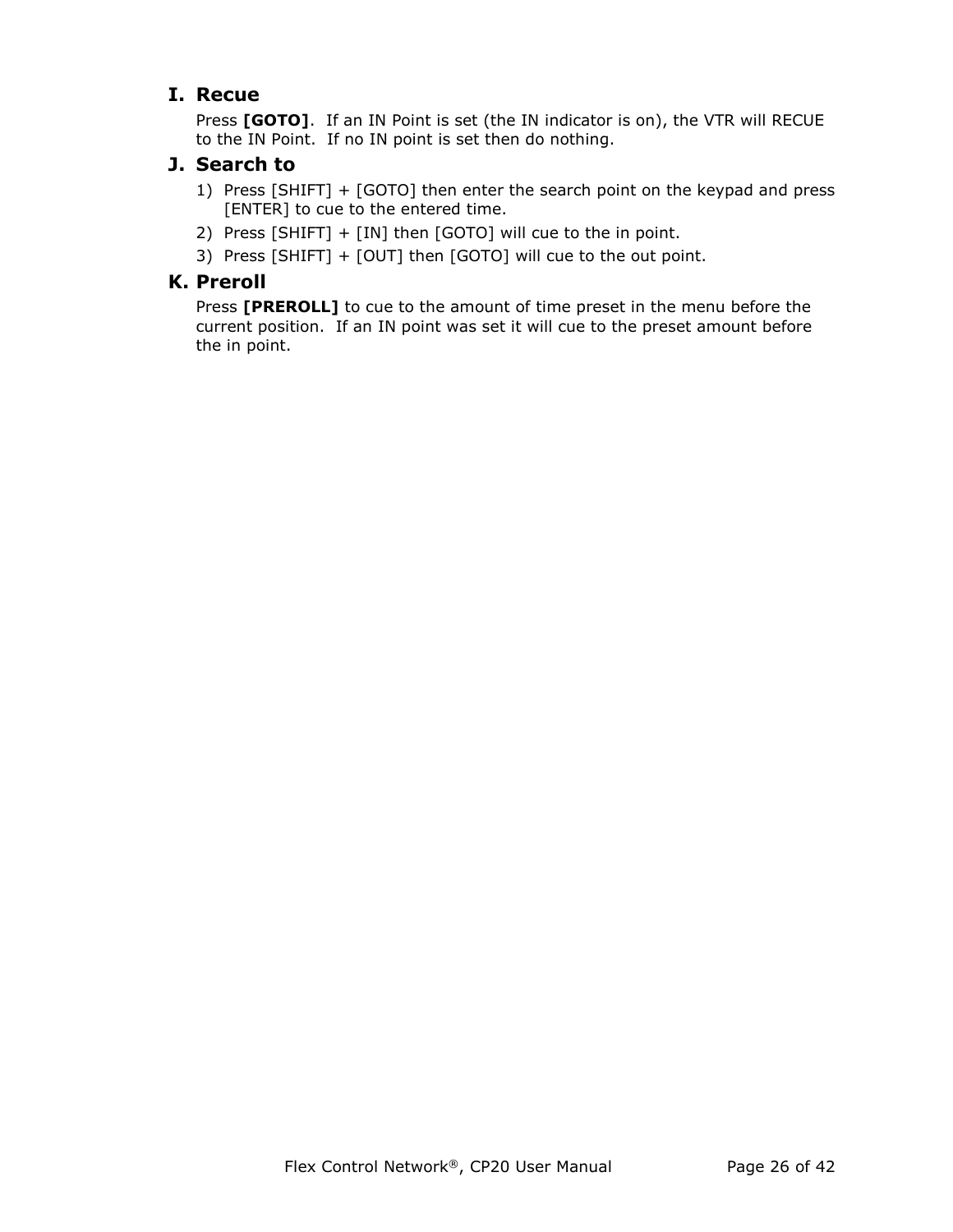## **6. CLIP mode**

#### **A. Load a clip**

- 1) Select a VTR by pressing VTR [1], [2], [3], [4], [5], [6], [7] or [8].
- 2) Press [CLIP LIST] to view the list of CLIP IDs that are resident on the Video Server. The CLIP LIST indicator will turn on. Turn the Wheel clockwise to scroll forward, or counter-clockwise to scroll backward, through the list of available CLIPs. Backward scrolling is limited to the last 10 screens of CLIP IDs viewed.

OR

Manually enter a CLIP ID using the CP20 numeric keypad, or PC keyboard.

- 3) Press [LOAD] to load the entered CLIP ID for playout.
- 4) Repeat steps 1) thru 3) to load clips on other VTRs.
- 5) Set the Gang Mode, if required. See "GANG SETUP" in "FUNCTION TABLE" section.

#### **B. Play a clip**

- 1) OPTIONAL:
	- a. Set an IN Point and OUT Point.
	- b. Jog/Shuttle to the desired IN point. Press [IN].
	- c. Jog/Shuttle to the desired OUT point. Press [OUT]. OR
	- d. Press **[SHIFT] + [IN]**. Manually enter the IN time on the numeric keypad. Press **[ENTER]**.
	- e. Press **[SHIFT] + [OUT]**. Manually enter the OUT time on the numeric keypad. Press **[ENTER]**.Press **[PLAY]**. The clip will play from its current time to the OUT point, and then stop. If OUT point is not set then it will play to end of clip.
- 2) Press **[PLAY]**, the clip will play from its current position to the out point, and then stop. If out point is not set, then play to the end of the clip.

#### **C. Recue**

Press **[GOTO]**. The clip will cue to the IN point. If no IN point is set then cue to beginning of clip.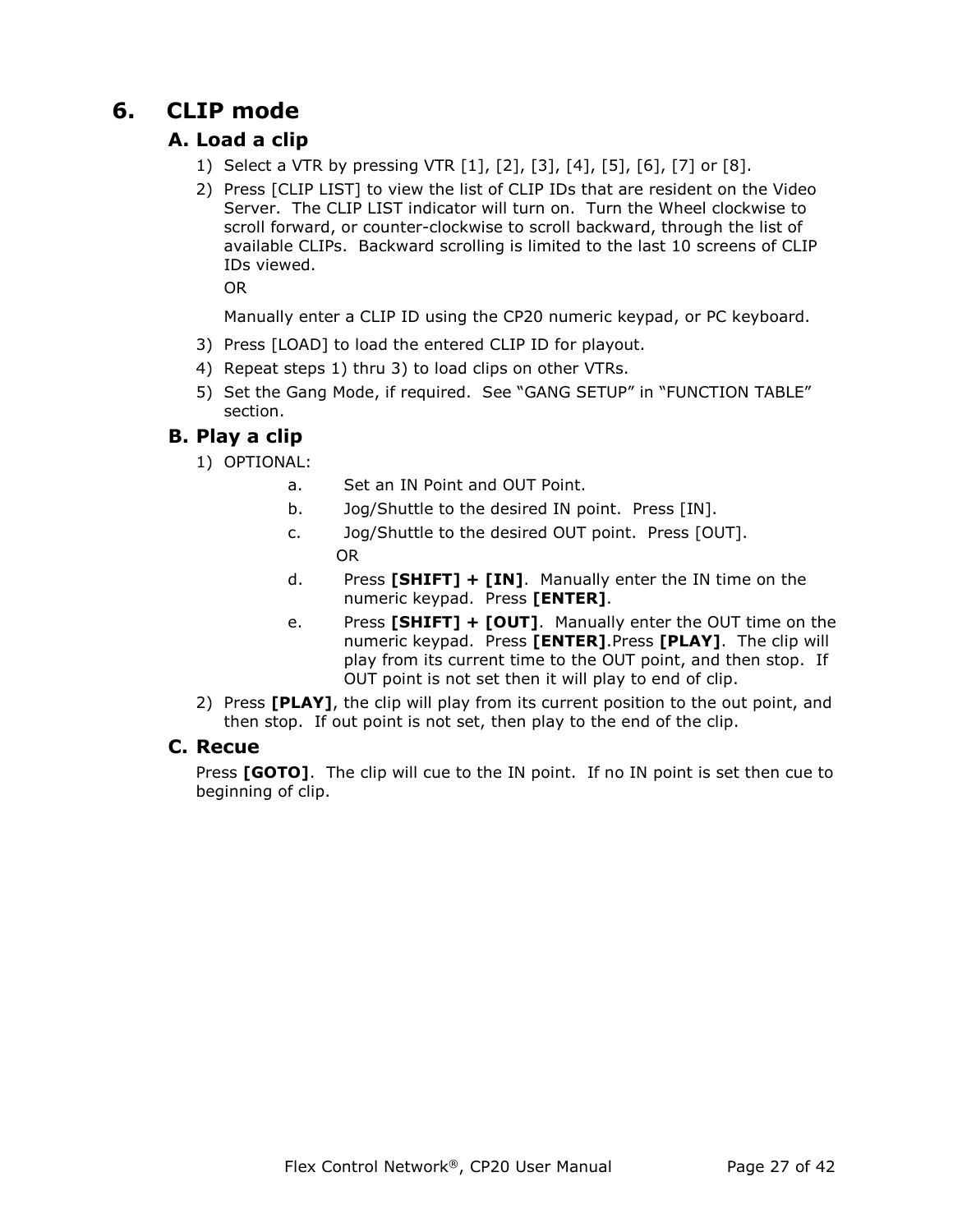#### **D. Loop**

- 1) Load the clip using LOAD A CLIP, or LOAD a cue point.
- 2) OPTIONAL:
	- a. Set an IN Point and/or OUT Point.
	- b. Jog/Shuttle to the desired IN Point. Press **[IN]**.
	- c. Jog/Shuttle to the desired OUT Point. Press **[OUT]**.

OR

- a. Press **[SHIFT] + [IN]**. Manually enter the IN time on the numeric keypad. Press **[ENTER]**.
- b. Press **[SHIFT] + [OUT]**. Manually enter the OUT time on the numeric keypad. Press **[ENTER]**.

NOTE: To loop the whole clip, do not enter IN/OUT.

3) Press [LOOP ENABLE]. The clip will immediately start looping.

NOTE: If the clip ID ends with an asterisk ("\*"), it will automatically loop when **[PLAY]** is pressed.

#### **E. Play to Loop**

The PLAY TO LOOP function will start from the beginning of the clip play to the out point (or to the end of clip if out point is not set) and then loop to the in point and continue to loop between the in and the out points (or to the end of the clip if out point is not set).

- 1) Load the clip using LOAD A CLIP, or LOAD a Cue Point.
- 2) Set an IN Point and/or OUT Point.
	- a. Jog/Shuttle to the desired IN Point. Press [IN].
	- b. Jog/Shuttle to the desired OUT Point. Press [OUT].

OR

- a. Press [SHIFT] + [IN]. Manually enter the IN time on the numeric keypad. Press [ENTER].
- b. Press [SHIFT] + [OUT]. Manually enter the OUT time on the numeric keypad. Press [ENTER].
- 3) Press [SHIFT] + [LOOP ENABLE]. The clip will immediately cue to beginning of the clip and the LOOP ENABLE LED will start blinking.
- 4) Press [PLAY] to start the PLAY TO LOOP.

NOTE: If the clip ID ends with an asterisk  $("#")$ , it will automatically perform A PLAY TO LOOP when **[PLAY]** is pressed.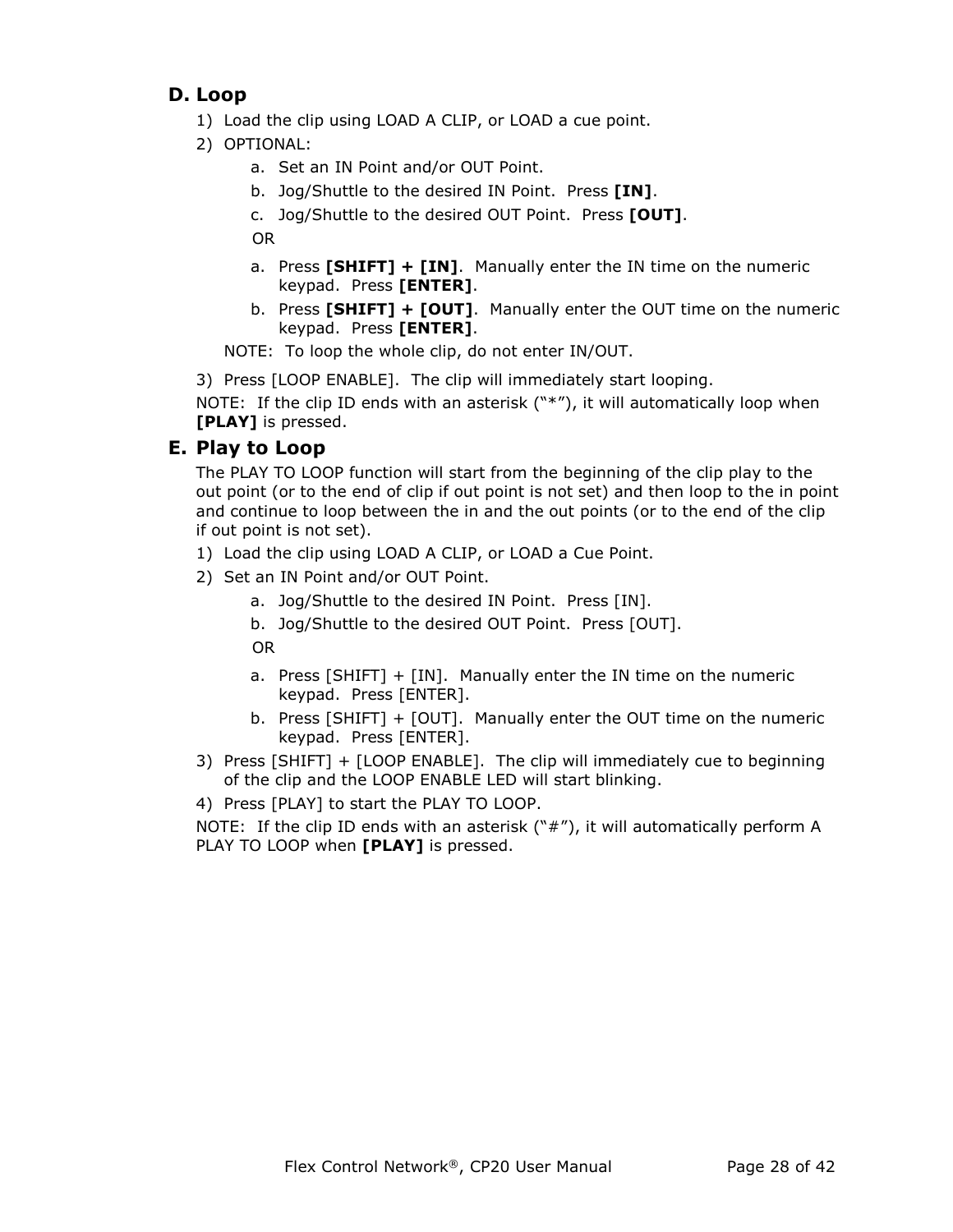#### **F. Mark a Cue point**

#### **With menu setting: MARK CUE=MARK.**

- 1) Press VTR [1], [2], [3], [4], [5], [6], [7] or [8].
- 2) Load a clip on the selected channel. See section LOAD A CLIP.
- 3) OPTIONAL:
	- a. Use the transport functions to view the clip.
	- b. Press [IN] to set an IN point. The IN LED will turn on. On recall, the clip will cue to the IN time, not the beginning of the clip.
	- c. Press [OUT] to set an OUT point. The OUT LED will turn on. On recall, the clip will play to the OUT point then stop.
	- d. To delete an IN or OUT point, press and hold [DEL], then press [IN] or [OUT]. The IN/OUT LED will turn off.
	- e. If no IN point is set, the current location of the clip will be MARKED as the IN point.
- 4) Select the desired Cue Point by pressing [NEXT], [LAST] or by manually entering the Cue Point using the numeric keypad, followed by [ENTER]. The selected Cue Point number is shown on the bottom part of the display.
- 5) Press [MARK] to create the Cue point.

NOTE: Play mode is defaulted to "NORMAL" (no loop) for all MARKed cue points. MARK will overwrite the previous contents of the Cue Point.

6) Press [ESC] at anytime to escape without MARKing.

#### **G. Learn a Cue point**

#### **With menu setting: MARK CUE=LEARN.**

- 1) Press VTR [1], [2], [3], [4], [5], [6], [7] or [8].
- 2) Load a clip on the selected channel. See section LOAD A CLIP
- 3) OPTIONAL:
	- a. Use the transport functions to view the clip.
	- b. Press [IN] to set an IN point. The IN LED will turn on. On recall, the clip will cue to the IN time, not the beginning of the clip.
	- c. Optional- Press [OUT] to set an OUT point. The OUT LED will turn on. On recall, the clip will play to the OUT point then stop.

To delete an IN or OUT point, press and hold [DEL], then press [IN] or [OUT]. The IN/OUT LED will turn off.

If no IN point is set, the current location of the clip will be learned as the IN point.

- d. For GANG, repeat steps a. through c. for each channel. Then, press the  $[SHIFT]$  + any  $[VTR]$  key enter the GANG mode.
- e. Press VTR [1], [2], [3], [4], [5], [6], [7] or [8] to add the VTR to the GANG. The VTR LED will turn on.
- f. Press the VTR key again to remove it from the gang. The VTR LED will turn off.
- g. Press [ENTER] to complete the GANG mode. The LED of all GANGed VTRs will turn on. The primary VTR's LED will flash.
- 4) Select the desired Cue Point by pressing [NEXT], [LAST] or by manually entering the Cue Point using the numeric keypad, followed by [ENTER].
- 5) The selected Cue Point number is shown on the bottom part of the display.
- 6) Press [MARK] to initiate the Learn.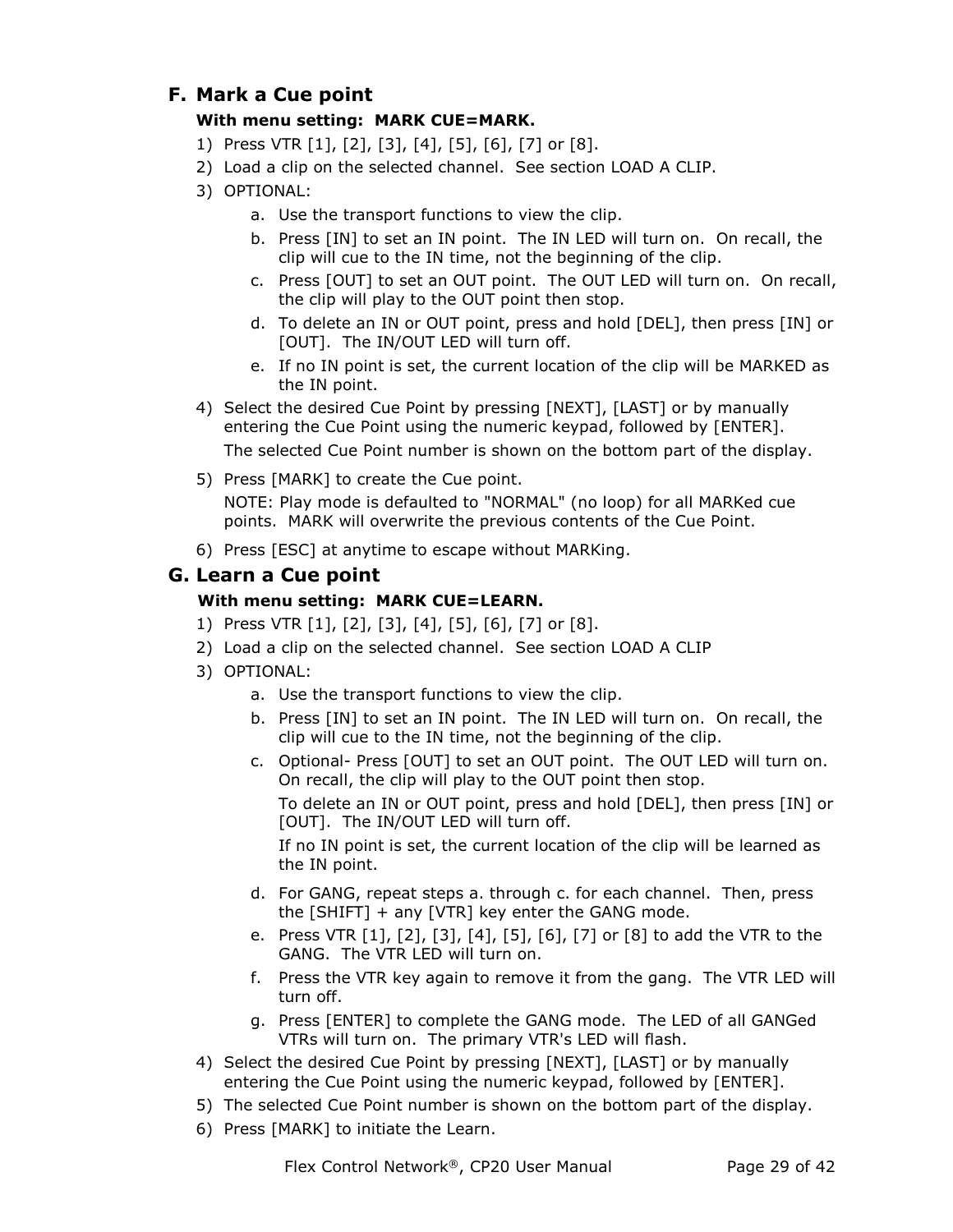- 7) The display will show: "Select VTRs to learn: --------".
- 8) Select the VTRs to be learned by pressing VTR keys [1], [2], [3], [4], [5], [6], [7] or [8], press the VTR key second time to not include it as part of the LEARN.
- 9) Select the "play mode":
	- a. *{NORMAL***}**: Clip will play one time and stop.
	- b. *{2P}*: Loop mode (plays from IN point to OUT point; Enter the number of plays before the loop mode is exited; press **[ENTER]** to complete the iteration count entry.
	- c. *{3P}*: Play to Loop: (plays from beginning of clip to end or OUT point and loops to IN point and continues to loop between the IN point and OUT point; Enter the number of plays before the loop mode is exited; press **[ENTER]** to complete the iteration count entry.
- 10)Press *{LRN}* or [MARK] to complete the Learn process.

NOTE: Learn will overwrite the previous contents of the Cue Point.

11)Press [ESC] at anytime to escape without LEARNing.

#### **H. Gang-Temporary (set in menu)**

- 1) Press all the VTR keys that are to be part of the Gang at the same time. The LEDs will light to indicate that they are part of the GANG. The flashing LED indicates the selected VTR.
- 2) Press any VTR key to cancel the GANG.

#### **I. Gang-Permanent (set in menu)**

- 1) Press the [SHIFT] key + any [VTR] key to start the gang dialogue.
- 2) Press VTR [1], [2], [3], [4], [5], [6], [7] or [8] to add the VTR to the GANG. The VTR LED will turn on.

Press the VTR key again to remove it from the gang. The VTR LED will turn off.

- 3) Press [SHIFT] to complete the GANG mode. The LEDs of all GANGed VTRs will turn on and the selected VTR LED will flash.
- To CANCEL the gang function:
- 4) Press the [SHIFT] key + any [VTR] key to start the gang dialogue.
- 5) Press the *{CLEAR}* key to cancel the gang function.

#### **J. Set IN and OUT points**

1) Set an IN Point and/or OUT Point.

Jog/Shuttle to the desired IN Point. Press [IN].

Jog/Shuttle to the desired OUT Point. Press [OUT].

- 2) Press [IN] to set an IN point. The IN LED will turn on. On recall, the clip will cue to the IN time, not the beginning of the clip.
- 3) Optional- Press [OUT] to set an OUT point. The OUT LED will turn on. On recall, the clip will play to the OUT point then stop. OR

- a. Press [SHIFT] + [IN]. Manually enter the IN time on the numeric keypad. Press [ENTER].
- b. Press [SHIFT] + [OUT]. Manually enter the OUT time on the numeric keypad. Press [ENTER].

To delete an IN or OUT point, press and hold [DEL], then press [IN] or [OUT]. The IN/OUT LED will turn off.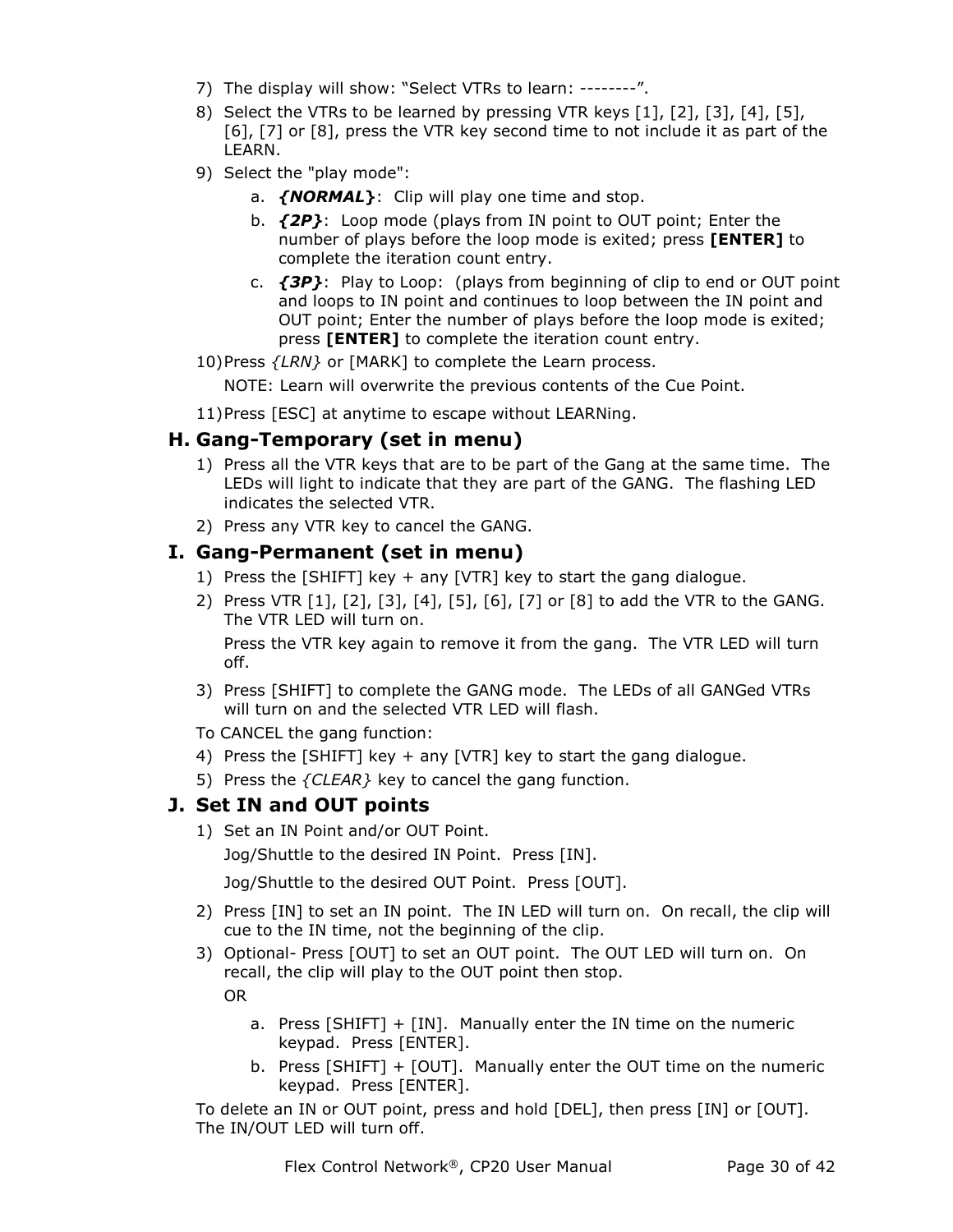#### **K. Load a Cue Point**

#### **LOAD KEY = LOAD**

- 1) Press **[NEXT]** or **[LAST]** key or enter cue number and press **[ENTER]** on the keypad
- 2) Press the **[LOAD]** key. The clip will be cued to the set in point. OR
- 3) If the Cue was saved as a "LEARN" then:
- 4) Press [SHIFT] + [LOAD] key. All the VTRs that were learned will be loaded and cued to their in points as well as the learned GANG states.

#### **LOAD KEY = RECALL**

- 1) Press **[NEXT]** or **[LAST]** key or enter cue number and press **[ENTER]** on the keypad
- 2) Press the **[LOAD]** key. All the VTRs that were learned will be loaded and cued to their in points as well as the learned GANG states.
- 3) OR
- 4) If the Cue was saved as a "MARK" then:
- 5) Press **[SHIFT] + [LOAD]** key. The clip will be cued to the set in point.

#### **LOAD KEY = REDIRECT**

- 1) Press **[NEXT] or [LAST]** key or enter cue number and press **[ENTER]** on the keypad
- 2) Press the **[LOAD]** key.
- 3) The screen will display softkeys to select the alternate pairs of VTR channels: *{1,2}; {3,4}; {5,6}; {7,8}* to which to load the CUE POINT. The clips will be loaded from channels 1 & 2 to the selected pair of channels with the clip cued to the beginning of clip or to set in point. OR
- 4) If the Cue was saved as a "LEARN" then:
- 5) Press **[SHIFT] + [LOAD]** key. (All the VTRs that were learned will be loaded and cued to their in points as well as the learned GANG states).
- 6) The screen will display softkeys to select the alternate pairs of VTR channels: *{1,2}; {3,4}; {5,6}; {7,8}* to which to load the CUE POINT. The VTRs will be loaded from channels 1 & 2 to the selected pair of channels with the clip and cued to the beginning of clip or to set in point.
- 7) All the VTRs that were learned will be loaded and cued to their in points as well as the learned GANG states.

#### **L. Recue**

Press **[GOTO]**. If an IN Point is set (the IN indicator is on), the clip will RECUE to the IN Point.

If the IN point is not set, the clip will RECUE to the start of the clip.

#### **M. Search to**

- 1) Press [SHIFT] + [GOTO] then enter the search point on the keypad to cue to the entered time.
- 2) Press [SHIFT] + [IN] then [GOTO] will cue to the in point.
- 3) Press [SHIFT] + [OUT] then [GOTO] will cue to the out point.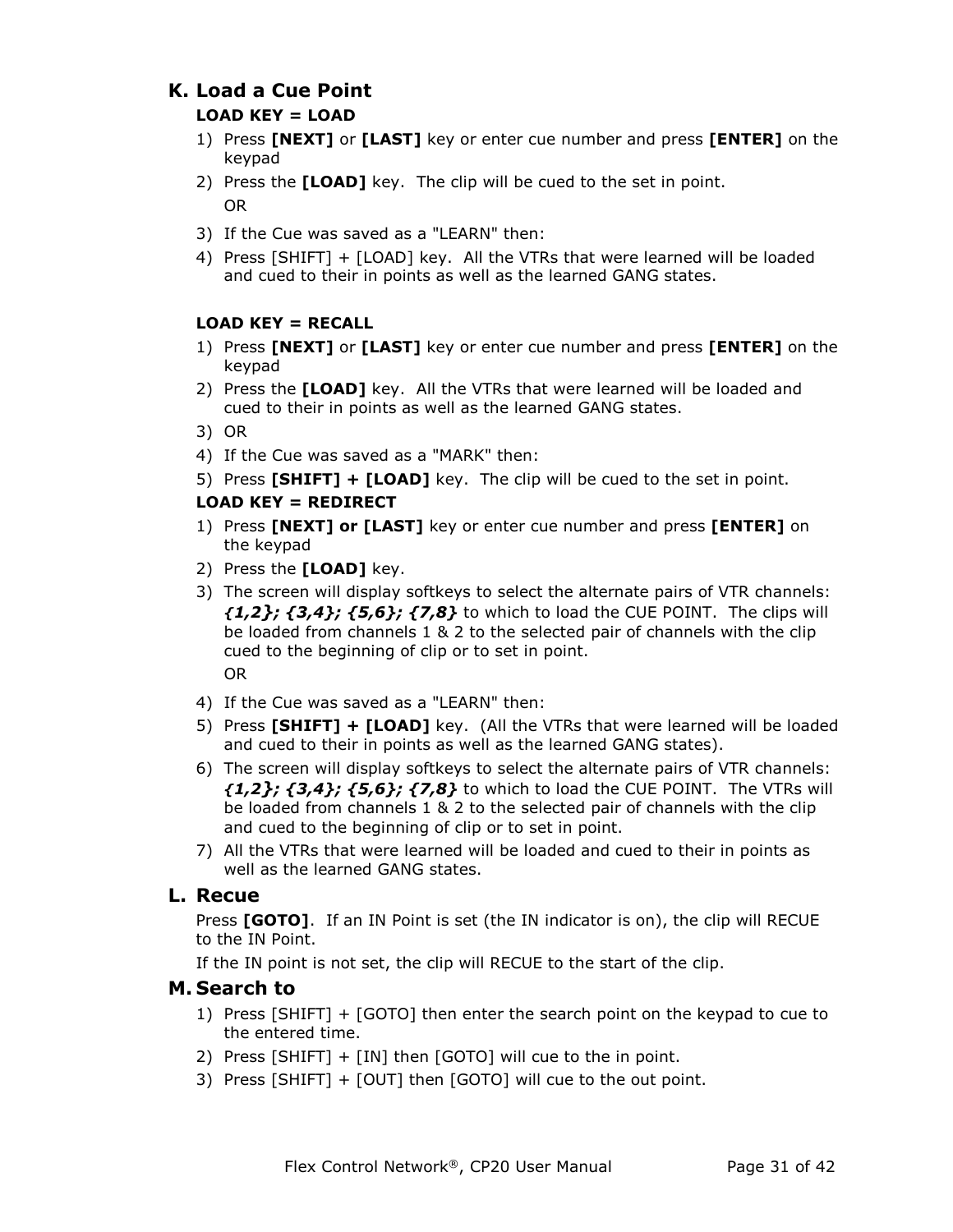#### **N. Preroll**

Press **[PREROLL]** to cue to the amount preset in the menu before the current position. If an in point was set it will then cue to the preset amount before the in point.

#### **O. Create a clip**

- 1) Press [CLIP LIST].
- 2) Press [CREATE].
- 3) Manually enter an ID from the CP20 numeric keypad.

OR

Manually enter an ID from a PC keyboard.

- 4) Press [LOAD]. The clip will be created and loaded. If the entered CLIP ID already exists, a warning message will be displayed.
- 5) To load the existing clip, press [ENTER].
- 6) Press [REC] or [REC] + [PLAY] keys to start the record process. OR
- 7) Press [ESC] to exit without loading the existing clip.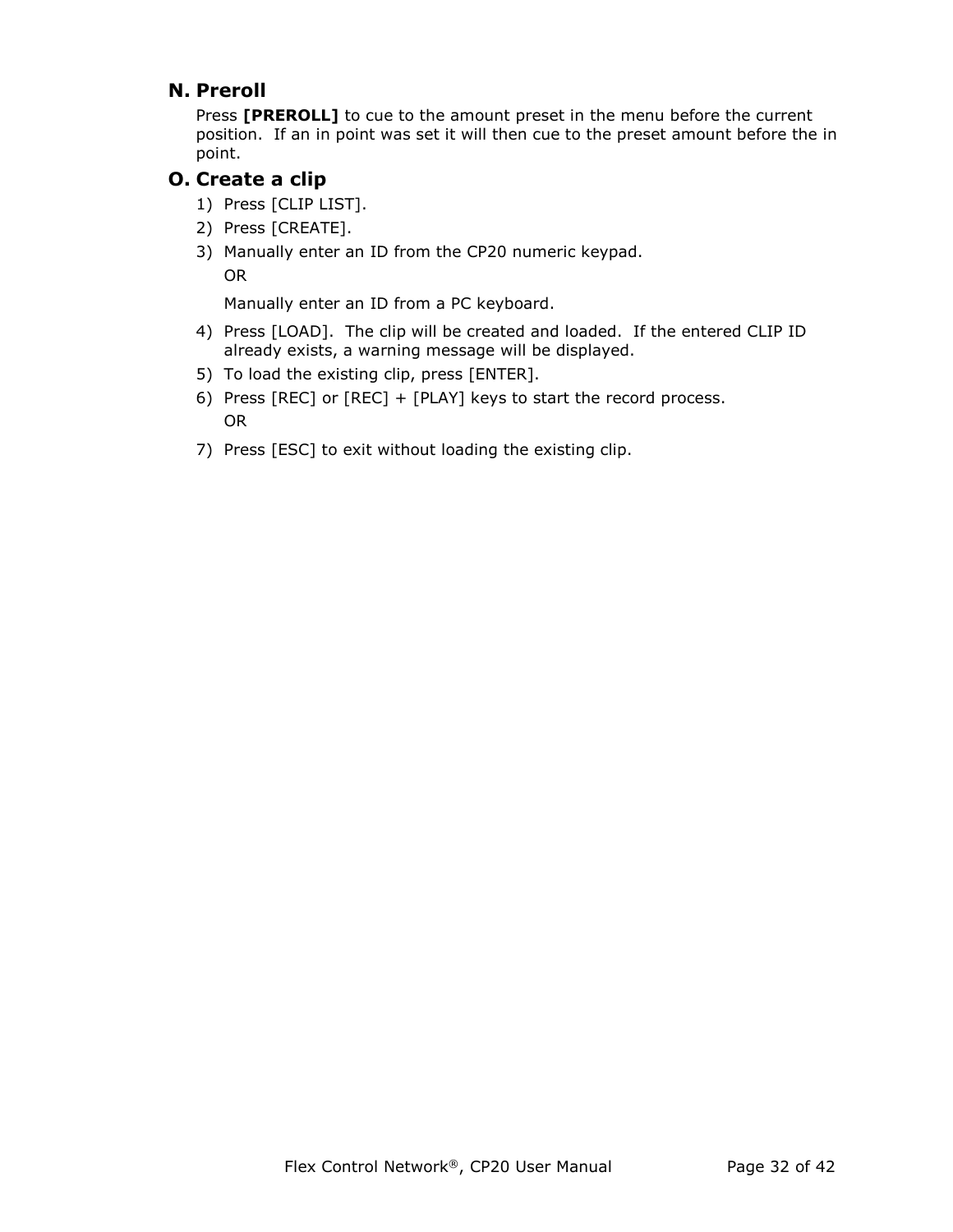## **7. Shotbox Functions**

NOTE: Using the ST420 Shotbox with the CP20 Control Panel requires the following software versions: CP20: V6.23A or later ST420: V4.14 102910 or later

**[PLAY]**: Plays out the selected clip. **[RECUE]**: Returns to the beginning of the clip. **[STOP]**: Stops playout of the clip. **[LEARN]**: Press to initiate the shotbox learn function. **[ESC]**: Cancel an activated function.

## **8. Shotbox Shotkey Mapping of Cue Point Locations**

The Shotkeys on the Shotbox access the cue point locations in the CP20 as follows:

BANK 0, Shotkeys 1 -> 30 access cue point locations 001 - 030. BANK 1, Shotkeys 1 -> 30 access cue point locations 101 - 130. BANK 2, Shotkeys 1 -> 30 access cue point locations 201 - 230. BANK 3, Shotkeys 1 -> 30 access cue point locations 301 - 330. BANK 4, Shotkeys 1 -> 30 access cue point locations 401 - 430. BANK 5, Shotkeys 1 -> 30 access cue point locations 501 - 530. BANK 6, Shotkeys 1 -> 30 access cue point locations 601 - 630. BANK 7, Shotkeys 1 -> 30 access cue point locations 701 - 730. BANK 8, Shotkeys 1 -> 30 access cue point locations 801 - 830. BANK 9, Shotkeys 1 -> 30 access cue point locations 901 - 930.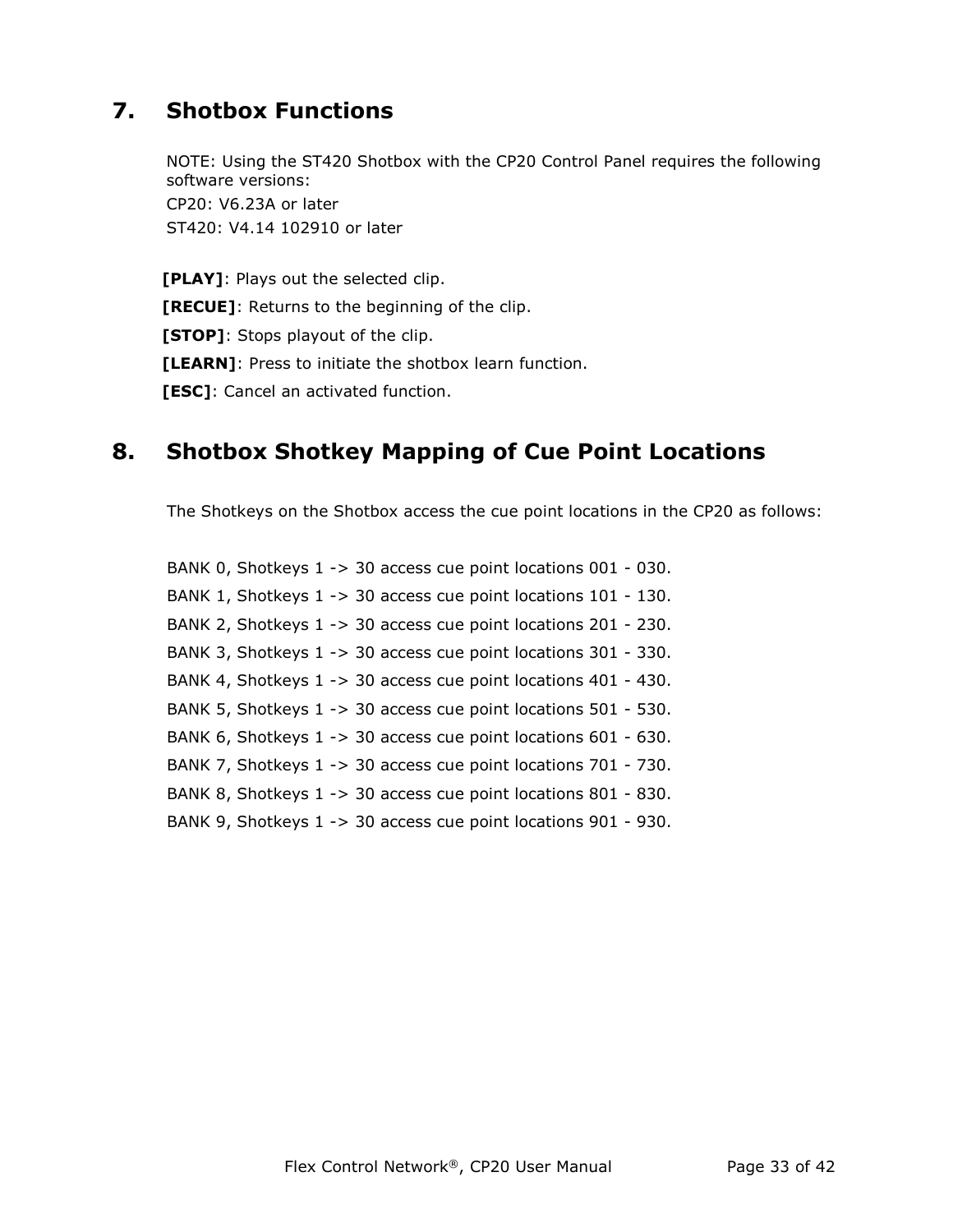## **9. Function Table**

| Function                           | <b>Key Press</b>                    | Description                                                                                                                                                                                                                                                                                                                                                   |
|------------------------------------|-------------------------------------|---------------------------------------------------------------------------------------------------------------------------------------------------------------------------------------------------------------------------------------------------------------------------------------------------------------------------------------------------------------|
| <b>CLIP LIST</b>                   | [CLIP LIST]                         | Press the [CLIP LIST] key to access the clip list<br>on the server.                                                                                                                                                                                                                                                                                           |
| <b>FFWD</b>                        | [FFWD]                              | Press and HOLD to shuttle. Release key to stop.<br>Set WIND Speed in MENU.                                                                                                                                                                                                                                                                                    |
| <b>GANG RE-SYNC</b>                | $[SHIFT] + [STOP]$                  | Press and hold the [SHIFT] key and press the<br>[STOP] key. This will reestablish the time offset<br>to the ganged channels. After multiple<br>play/stop, jog or shuttle operations the offset<br>between the ganged channels can be off by<br>several frames.                                                                                                |
| <b>GANG SETUP</b><br>(PERMANENT)   | $[SHIFT] + [any VTR key]$           | Individually press the VTR keys to be included in<br>the gang. The LED above the key will turn on.<br>Press the VTR key again to remove from gang.<br>The LED above the key will turn off. Press<br>[ESC] to exit. Upon exiting, all members of the<br>gang will have their VTR LEDs turned on. The<br>flashing LED shows which VTR is currently<br>selected. |
| <b>GANG SETUP</b><br>(TEMPORARY)   | <b>VTR KEYS</b><br>(SIMULTANEOUSLY) | Press all the VTR keys that are to be part of the<br>GANG at the same time. The LEDs of the<br>ganged channels will be on. The first key held<br>down will be the selected VTR, its LED will flash.<br>Press any one of the GANGED VTR keys to<br>cancel the GANG                                                                                             |
| <b>GOTO ENTERED</b><br><b>TIME</b> | $[SHIFT] + [GOTO]$                  | Search the VTR to the manually entered time.<br>Use the CP20 numeric keypad. Press [ENTER]<br>or [GOTO].                                                                                                                                                                                                                                                      |
| <b>GOTO IN POINT</b>               | [GOTO]                              | If IN point is set, cue to the IN point.                                                                                                                                                                                                                                                                                                                      |
| <b>GOTO OUT POINT</b>              | [SHIFT] + [OUT] then<br>[GOTO]      | If OUT point is set, cue to the OUT point.                                                                                                                                                                                                                                                                                                                    |
| JOG                                | [JOG]                               | Select JOG mode and enable Wheel.                                                                                                                                                                                                                                                                                                                             |
| <b>LAST CUE</b>                    | [LAST]                              | Step to the previous Cue Point Location.                                                                                                                                                                                                                                                                                                                      |
| Lock VTR to Panel                  | $[SHIFT] + [MENU]$                  | Press to lock selected VTR to this control panel.<br>Other control panel cannot access this VTR.                                                                                                                                                                                                                                                              |
| <b>LOOP</b>                        | [LOOP ENABLE]                       | Plays the currently loaded clip in a continuous<br>loop. If in and out points are set then loop<br>within those points.                                                                                                                                                                                                                                       |
| PLAY TO LOOP                       | [SHIFT] + [LOOP ENABLE]             | IN point must be set. Press [SHIFT] + [LOOP<br><b>ENABLE]</b> to cue to beginning of clip. Then<br>[PLAY] to start PLAY TO LOOP function. Clip<br>will play from beginning to end and then<br>continue to loop from in point to out point.                                                                                                                    |
| <b>MENU</b>                        | [MENU]                              | Press the [MENU] key to access the menu<br>items.                                                                                                                                                                                                                                                                                                             |
| <b>NEXT CUE</b>                    | [NEXT]                              | Step to the next Cue Point Location.                                                                                                                                                                                                                                                                                                                          |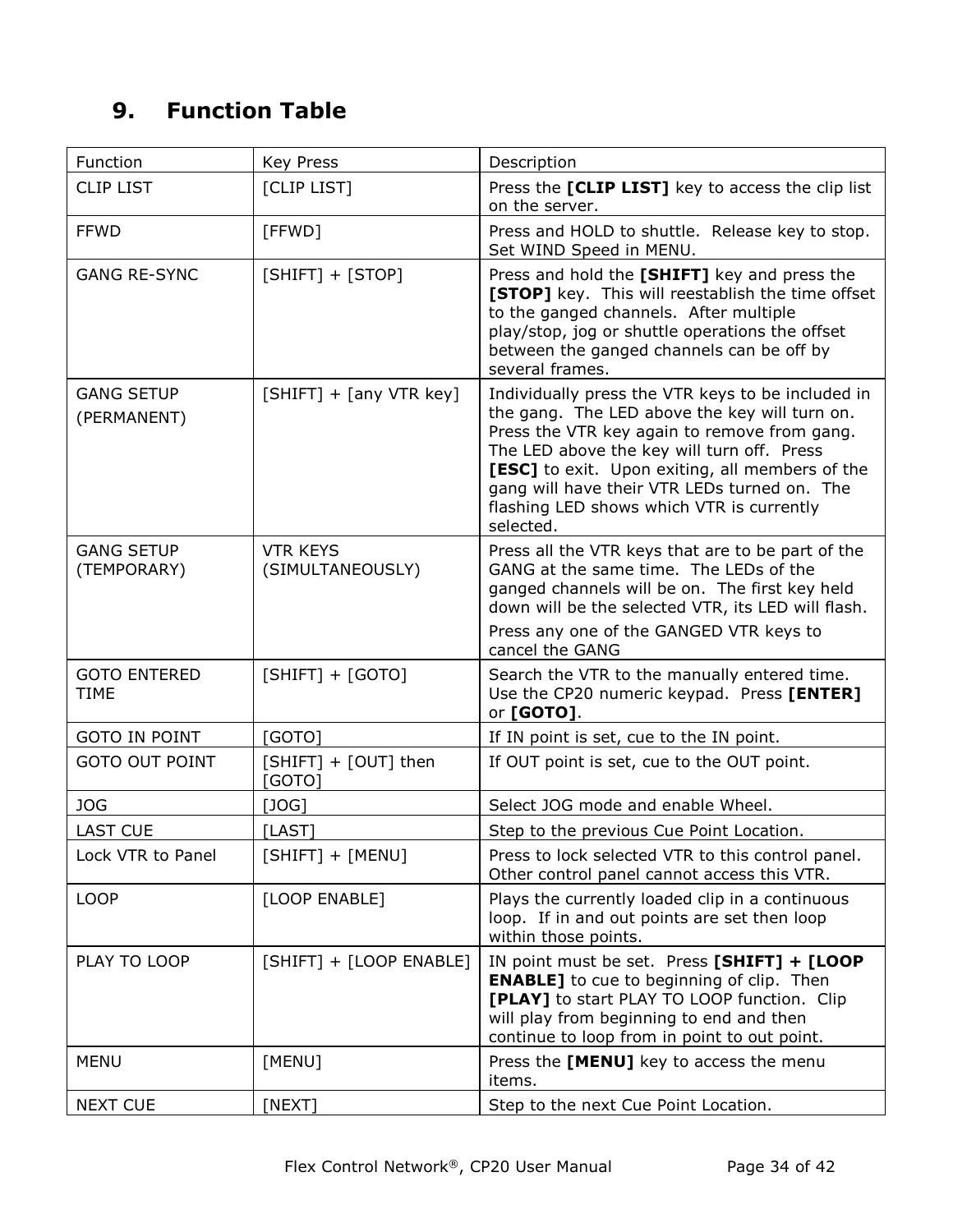| <b>PLAY</b>                          | [PLAY]                                   | If an OUT point is set, play to the OUT point and<br>stop. If not OUT point is set, play normally.                                                                        |
|--------------------------------------|------------------------------------------|---------------------------------------------------------------------------------------------------------------------------------------------------------------------------|
| Play past OUT point                  | $[SHIFT] + [PLAY]$                       | Press to force the channel to continue to play<br>past the OUT point (to end of clip).                                                                                    |
| <b>PREROLL</b>                       | [PREROLL]                                | Cues the clip to IN point - PREROLL time. Preroll<br>time is set in menu.                                                                                                 |
| <b>RECORD</b>                        | [REC]                                    | Places VTR into the Record mode selected by<br>RECORD MODE in the SETUP MENU. Press<br>$[RECORD]$ or $[SHIFT] + [RECORD]$ .                                               |
| <b>RECUE</b>                         | [GOTO]                                   | If the IN point is set, cue to the IN point. If the<br>IN point is not set then cue to beginning of clip.                                                                 |
| <b>REWIND</b>                        | [RWD]                                    | Press and HOLD to shuttle. Release key to stop.<br>Set WIND Speed in MENU.                                                                                                |
| <b>SET IN POINT</b>                  | [IN]                                     | Press the [IN] key to set the in point to the<br>current position.                                                                                                        |
| SET OUT POINT                        | [OUT]                                    | Press the [OUT] key to set the out point to the<br>current position.                                                                                                      |
| <b>SET PBIO</b><br><b>PARAMETERS</b> | $[SHIFT] + [PBIO]$                       | Press to set the Pbus address and IP address.<br>See manual.                                                                                                              |
| <b>SHUTTLE</b>                       | [SHUT]                                   | Select SHUTTLE mode and enable Wheel.                                                                                                                                     |
| SLO-MO SPEED<br><b>PRESET</b>        | $[SHIFT] + [SLOMO]$                      | For WHEEL ONLY: Press [SHIFT] + [SLOMO]<br>to preset the slo-mo speed. Turn the Wheel to<br>select desired speed. Press [ESC] or any<br>transport key to exit.            |
| <b>SLOW MOTION</b>                   | [SLOMO]                                  | Press the [SLOMO] key to start play at speed<br>set by wheel or by [SHIFT] + [SLOMO]. If<br>slomo set to zero then still frame. Press any<br>transport key to exit SLOMO. |
| <b>STOP</b>                          | [STOP]                                   | Press once to STILL frame VTR. Press again to<br>put VTR into STOP mode.                                                                                                  |
| TSO -                                | $[PLAY] + [RWD]$                         | Press and hold [PLAY] and press [RWD] to<br>play at less than play speed (speed set in menu,<br>max 25%).                                                                 |
| $TSO +$                              | $[PLAY] + [FFWD]$                        | Press the and hold [PLAY] and press [FFWD]<br>to play at higher than play speed (speed set in<br>menu, max 25%).                                                          |
| View Cue Data                        | $[SHIFT] + [NEXT]$<br>$[SHIFT] + [LAST]$ | Press to view IN point, OUT point, and GANG<br>data.<br>Press to view LEARN or MARK data                                                                                  |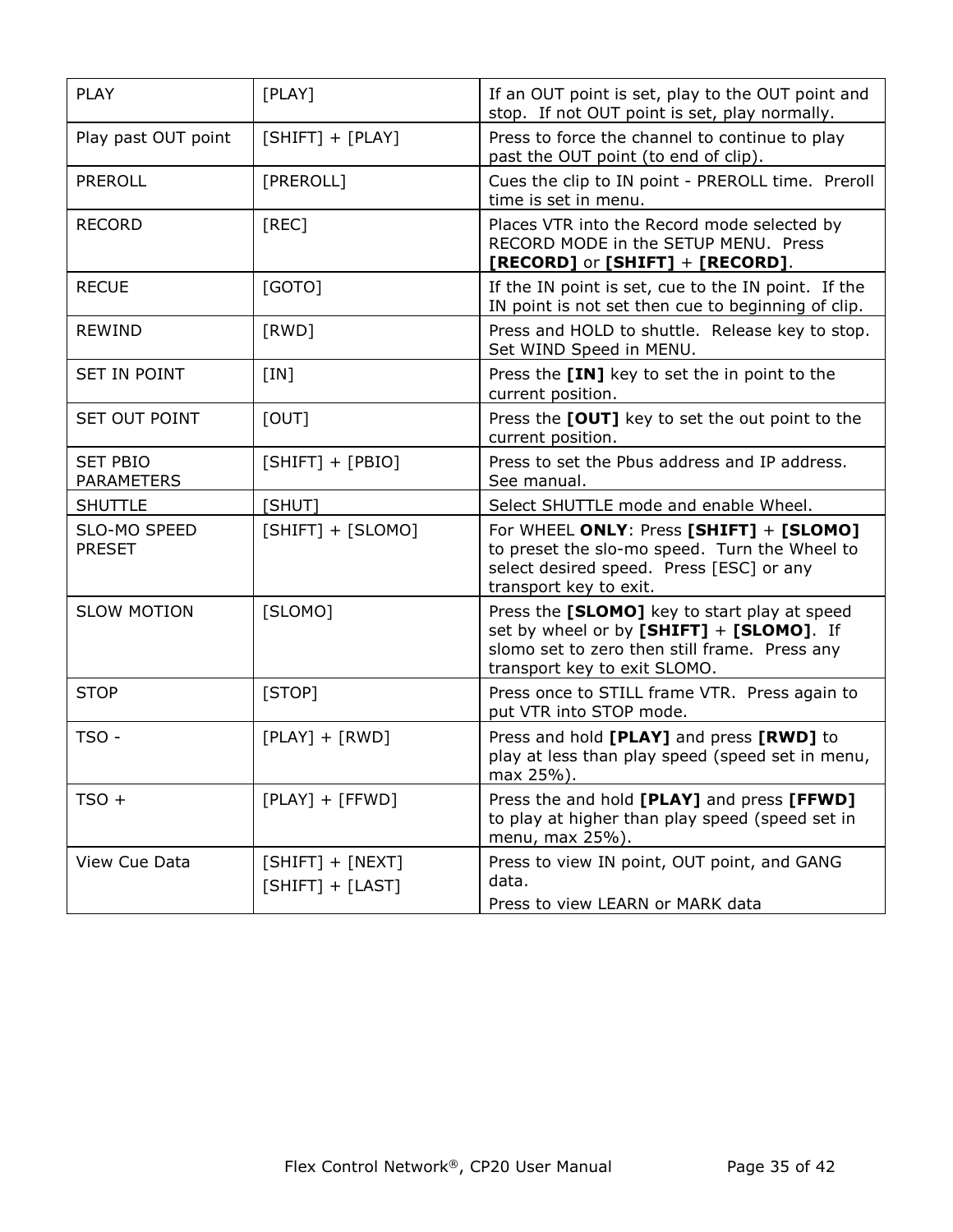## **10. Specifications**

**Power:** 90 VAC - 240 VAC power supply, APX #4108, supplied with IEC connector **Size:** (H.W.D.) Front 2 in. Rear 3 3/4 in. X 12 1/4 in. x 7 in. Weight: 7 lbs **Front Panel Display:** 4 line x 20 character liquid crystal display. **Front Panel Keyboard:** 47 keys + Wheel. **Serial Port:** D9M connector Not Used **LTC:** 3 pin Phoenix Connector Balanced: Pin  $1 =$  LTC HI  $Pin 2 = LTC$  LOW Pin 3 = Common/Shield Unbalanced: Pin  $1 =$  LTC HI Pin  $2 =$  Tie to Pin 3 Pin  $3 =$  Shield **VGA Port:** D15HDF connector **E – Net #1:** RJ45 Connector **E – Net #2:** RJ45 Connector Not Used **USB #1:** USB "A" socket Connector Not Used **USB #2:** USB "A" socket Connector Not Used **Power Connector:** 9-Pin Male (D9M) Pin # Function Pin # Function 1 +5vdc 6 +5vdc 2 +5vdc 7 Ground 3 Ground 8 Ground 4 +12vdc 9 Ground 5 -12vdc **Serial Port:** 9-Pin Female (D9F) Not Used Pin # Function Pin # Function 1 DCD 6 DSR 2 RXD 7 RTS 3 TXD 8 CTS 4 DTR 9 RI 5 Ground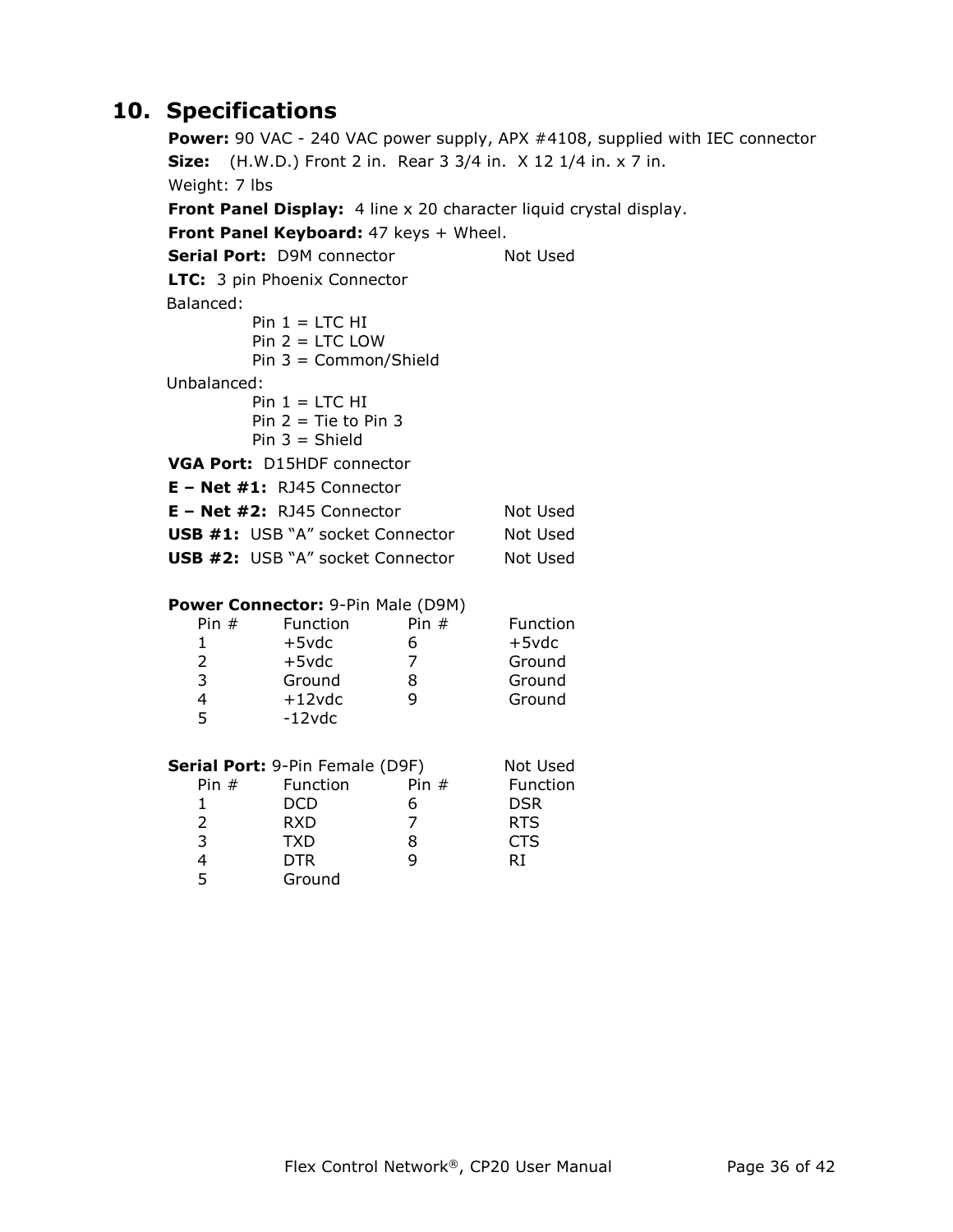